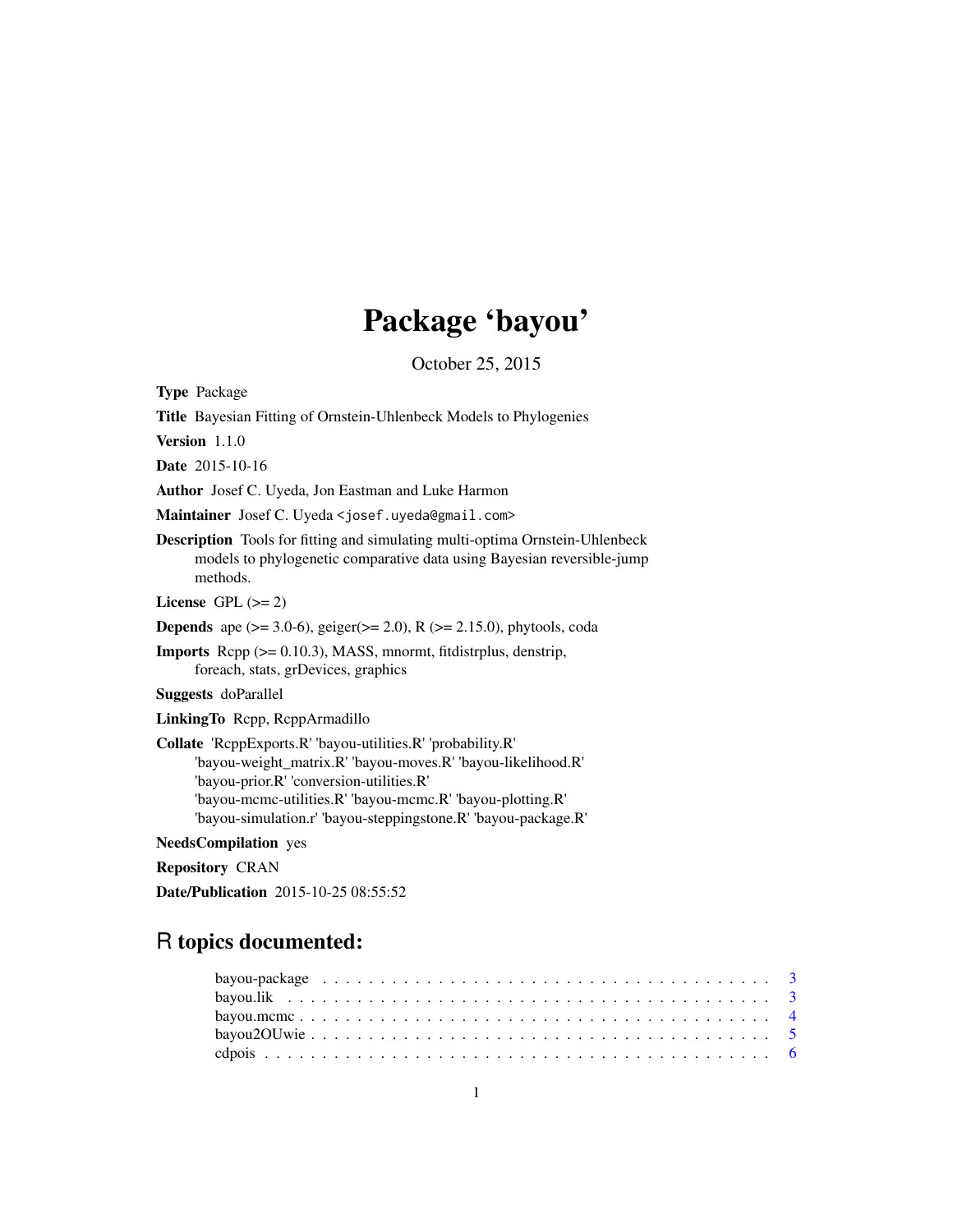| 6              |
|----------------|
| $\overline{7}$ |
| 8              |
| 8              |
| 9              |
| 10             |
| 11             |
| 12             |
| 13             |
| 13             |
| 14             |
| 16             |
| 17             |
| 17             |
| 18             |
| 18             |
| 19             |
| 20             |
| 20             |
| 21             |
| 22             |
| 22             |
| 23             |
| 23             |
| 24             |
| 24             |
| 26             |
| 26             |
| 27             |
| 27             |
| 28             |
|                |
| 29             |
| 30             |
| 30             |
| 31             |
| 31             |
| 32             |
| 33             |

**Index**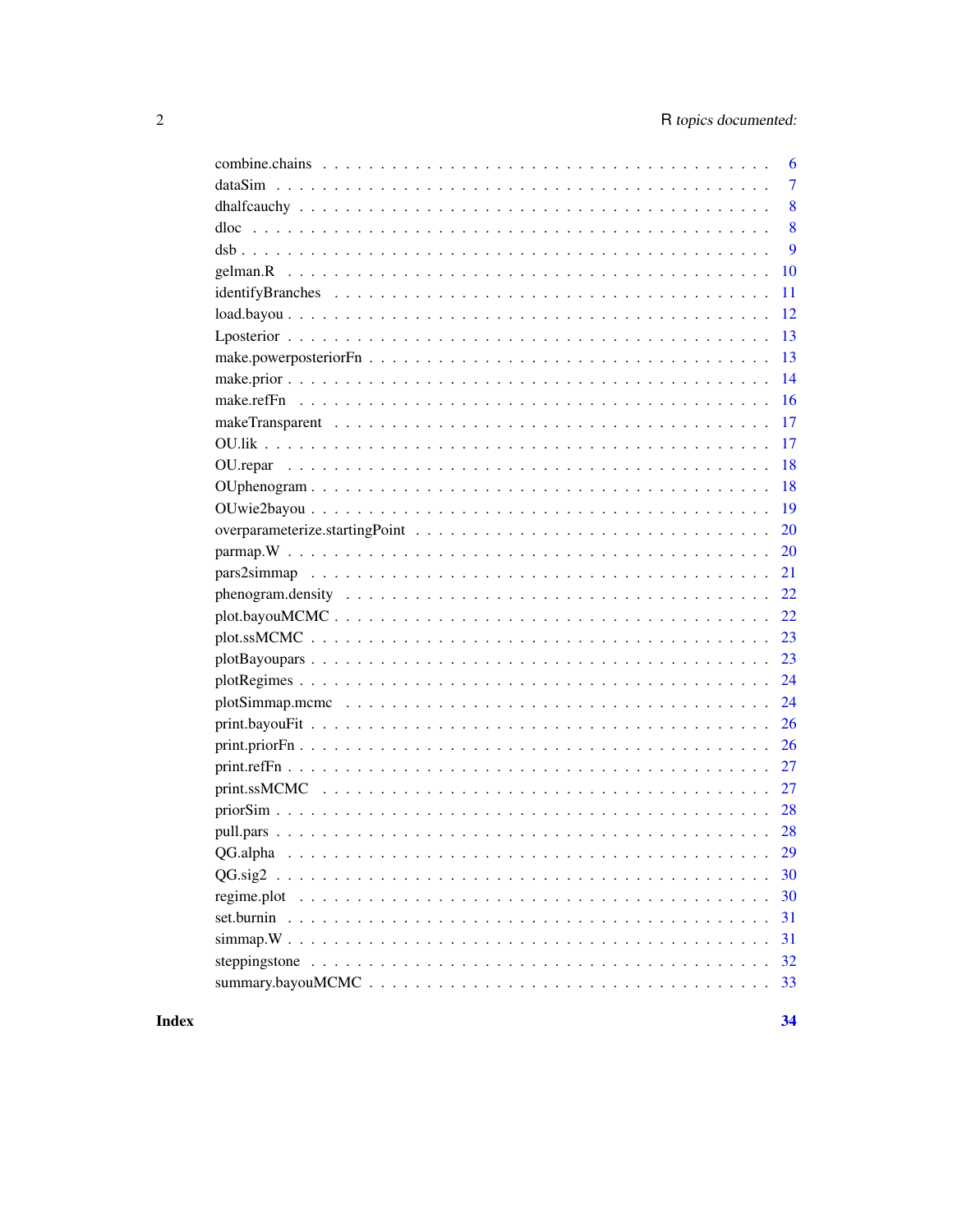<span id="page-2-0"></span>A package for inferring adaptive evolution to phylogenetic comparative data using Bayesian reversiblejump estimation of multi-optima Ornstein-Uhlenbeck models.

#### Author(s)

Josef C Uyeda

| bayou.lik | Function for calculating likelihood of an OU model in bayou using the |
|-----------|-----------------------------------------------------------------------|
|           | <i>threepoint algorithm</i>                                           |

# Description

Function for calculating likelihood of an OU model in bayou using the threepoint algorithm

# Usage

```
bayou.lik(pars, cache, X, model = "OU")
```
### Arguments

| pars  | A list of parameters to calculate the likelihood                  |
|-------|-------------------------------------------------------------------|
| cache | A bayou cache object generated using prepare ou univariate        |
| X.    | A named vector giving the tip data                                |
| model | Parameterization of the OU model. Either "OU", "OG" or "OUrepar". |

# Details

This function implements the algorithm of Ho and Ane (2014) implemented in the package phylolm for the OUfixedRoot model. It is faster than the equivalent pruning algorithm in geiger, and can be used on non- ultrametric trees (unlike OU.lik, which is based on the pruning algorithm in geiger).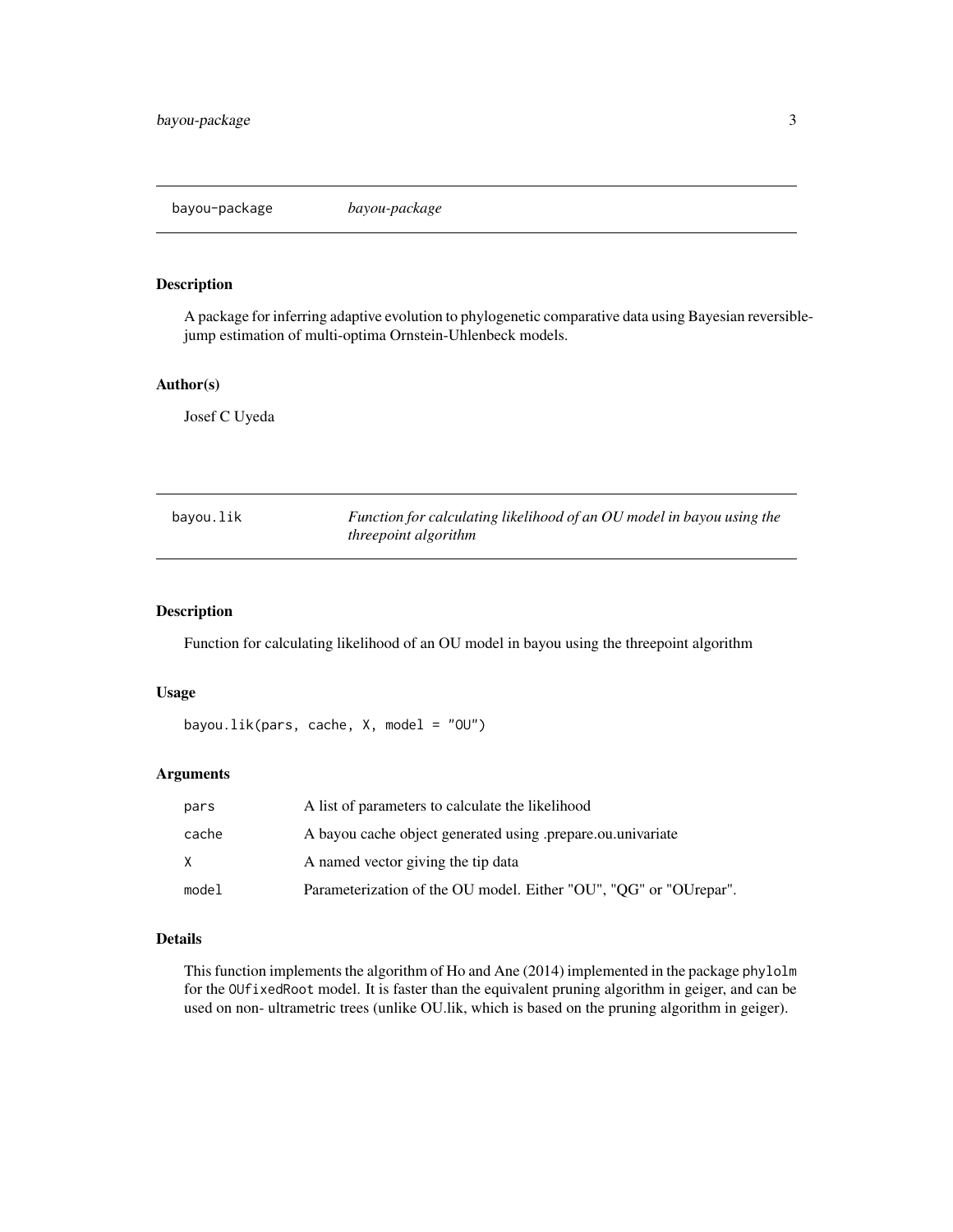Runs a reversible-jump Markov chain Monte Carlo on continuous phenotypic data on a phylogeny, sampling possible shift locations and shift magnitudes, and shift numbers.

# Usage

```
bayou.mcmc(tree, dat, SE = 0, model = "OU", prior, ngen = 10000,
  samp = 10, chunk = 100, control = NULL, tuning = NULL,
 new.dir = FALSE, plot.freq = 500, outname = "bayou",
  ticker.freq = 1000, tuning.int = c(0.1, 0.2, 0.3), startpar = NULL,
 moves = NULL, control.weights = NULL, lik.fn = NULL)
```

| tree        | a phylogenetic tree of class 'phylo'                                                                                                                                                                                                                                                                                                                              |
|-------------|-------------------------------------------------------------------------------------------------------------------------------------------------------------------------------------------------------------------------------------------------------------------------------------------------------------------------------------------------------------------|
| dat         | a named vector of continuous trait values matching the tips in tree                                                                                                                                                                                                                                                                                               |
| <b>SE</b>   | The standard error of the data. Either a single value applied to all the data, or a<br>vector of length(dat).                                                                                                                                                                                                                                                     |
| model       | The parameterization of the OU model used. Either "OU" for standard param-<br>eterization with alpha and sigma^2; "OUrepar" for phylogenetic half-life and<br>stationary variance (Vy), or "QG" for the Lande model, with parameters h^2<br>(heritability), P (phenotypic variance), omega^2 (width of adaptive landscape),<br>and Ne (effective population size) |
| prior       | A prior function of class 'priorFn' that gives the prior distribution of all param-<br>eters                                                                                                                                                                                                                                                                      |
| ngen        | The number of generations to run the Markov Chain                                                                                                                                                                                                                                                                                                                 |
| samp        | The frequency at which Markov samples are retained                                                                                                                                                                                                                                                                                                                |
| chunk       | The number of samples retained in memory before being written to a file                                                                                                                                                                                                                                                                                           |
| control     | A list providing a control object governing how often and which proposals are<br>used                                                                                                                                                                                                                                                                             |
| tuning      | A named vector that governs how liberal or conservative proposals are that<br>equals the number of proposal mechanisms.                                                                                                                                                                                                                                           |
| new.dir     | If TRUE, then results are stored in a new temporary directory. If FALSE, results<br>are written to the current working directory. If a character string, then results are<br>written to that working directory.                                                                                                                                                   |
| plot.freq   | How often plots should be made during the mcmc. If NULL, then plots are not<br>produced                                                                                                                                                                                                                                                                           |
| outname     | The prefix given to files created by the mcmc                                                                                                                                                                                                                                                                                                                     |
| ticker.freq | How often a summary log should be printed to the screen                                                                                                                                                                                                                                                                                                           |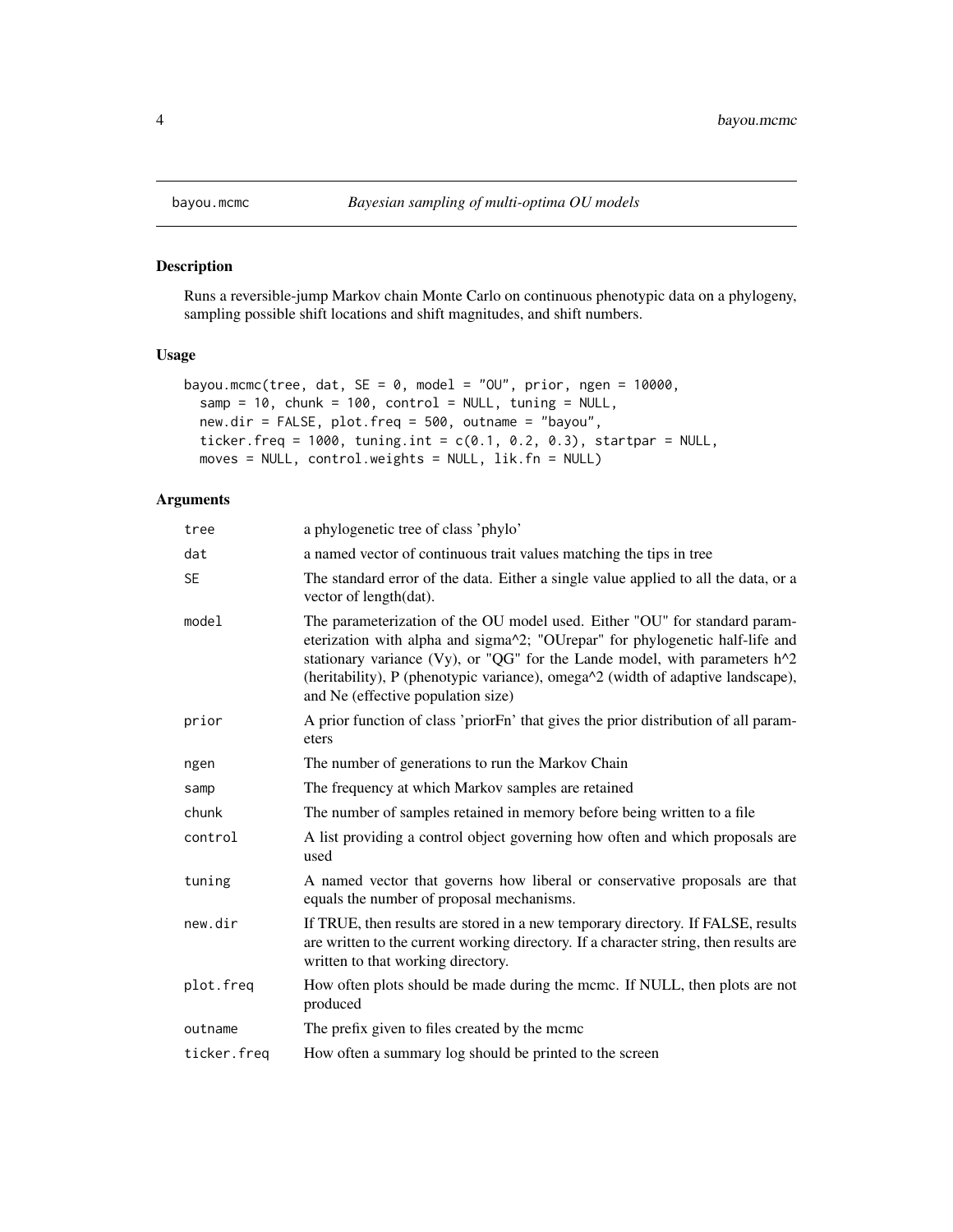<span id="page-4-0"></span>

| tuning.int      | How often the tuning parameters should be adjusted as a fraction of the total<br>number of generations (currently ignored)                                                             |  |  |  |
|-----------------|----------------------------------------------------------------------------------------------------------------------------------------------------------------------------------------|--|--|--|
| startpar        | A list with the starting parameters for the mcmc. If NULL, starting parameters<br>are simulated from the prior distribution                                                            |  |  |  |
| moves           | A named list providing the proposal functions to be used in the mcmc. Names<br>correspond to the parameters to be modified in the parameter list. See 'details'<br>for default values. |  |  |  |
| control.weights |                                                                                                                                                                                        |  |  |  |
|                 | A named vector providing the relative frequency each proposal mechanism is to<br>be used during the mcmc                                                                               |  |  |  |
| lik.fn          | Likelihood function to be evaluated. Defaults to bayou. lik.                                                                                                                           |  |  |  |

# Details

By default, the alpha, sig2 (and various reparameterizations of these parameters) are adjusted with multiplier proposals, theta are adjusted with sliding window proposals, and the number of shifts is adjusted by splitting and merging, as well as sliding the shifts both within and between branches. Allowed shift locations are specified by the prior function (see make.prior()).

bayou2OUwie *Converts bayou data into OUwie format*

# Description

bayou2OUwie Converts a bayou formatted parameter list into OUwie formatted tree and data table that can be analyzed in OUwie

#### Usage

```
bayou2OUwie(pars, tree, dat)
```
#### Arguments

| pars | A list with parameter values specifying $sb = the$ branches with shifts, $loc =$<br>the location on branches where a shift occurs and $t2 =$ the optima to which<br>descendants of that shift inherit |
|------|-------------------------------------------------------------------------------------------------------------------------------------------------------------------------------------------------------|
| tree | A phylogenetic tree                                                                                                                                                                                   |
| dat  | A vector of tip states                                                                                                                                                                                |

#### Value

A list with an OUwie formatted tree with mapped regimes and an OUwie formatted data table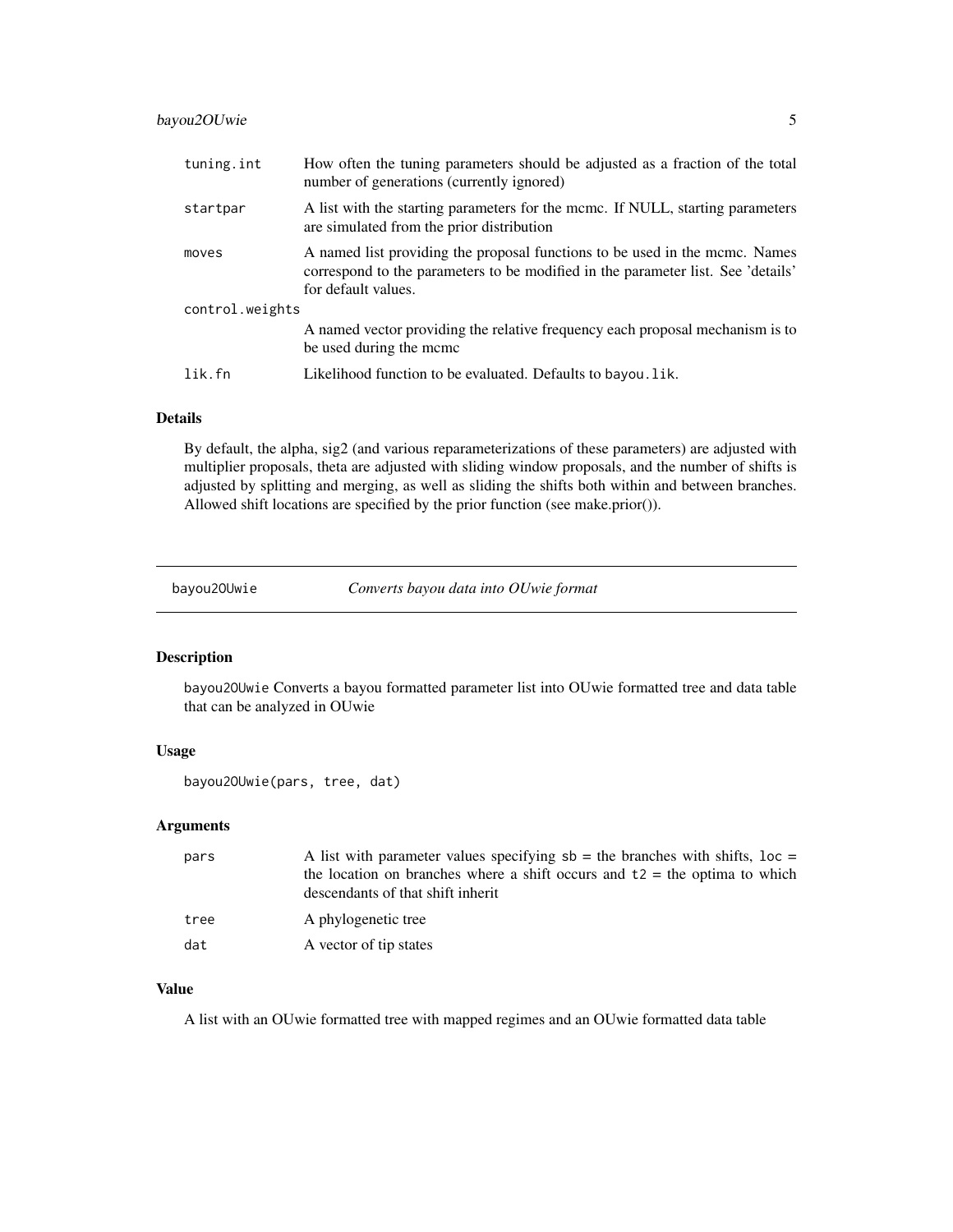<span id="page-5-0"></span>cdpois calculates the probability density of a value k from a Poisson distribution with a maximum kmax. rdpois draws random numbers from a conditional Poisson distribution.

# Usage

```
cdpois(k, lambda, kmax, log = TRUE)
rdpois(n, lambda, kmax, ...)
```
# Arguments

| k      | random variable value                                 |
|--------|-------------------------------------------------------|
| lambda | rate parameter of the Poisson distribution            |
| kmax   | maximum value of the conditional Poisson distribution |
| log    | log transformed density                               |
| n      | number of samples to draw                             |
|        | additional parameters passed to dpois or rpois        |
|        |                                                       |

# Examples

cdpois(10,1,10) cdpois(11,1,10) #rdpois(5,10,10)

combine.chains *Combine mcmc chains*

# Description

Combine mcmc chains

#### Usage

combine.chains(chain1, chain2, burnin.prop = 0)

| chain1      | The first chain to be combined                           |
|-------------|----------------------------------------------------------|
| chain2      | The second chain to be combined                          |
| burnin.prop | The proportion of burnin from each chain to be discarded |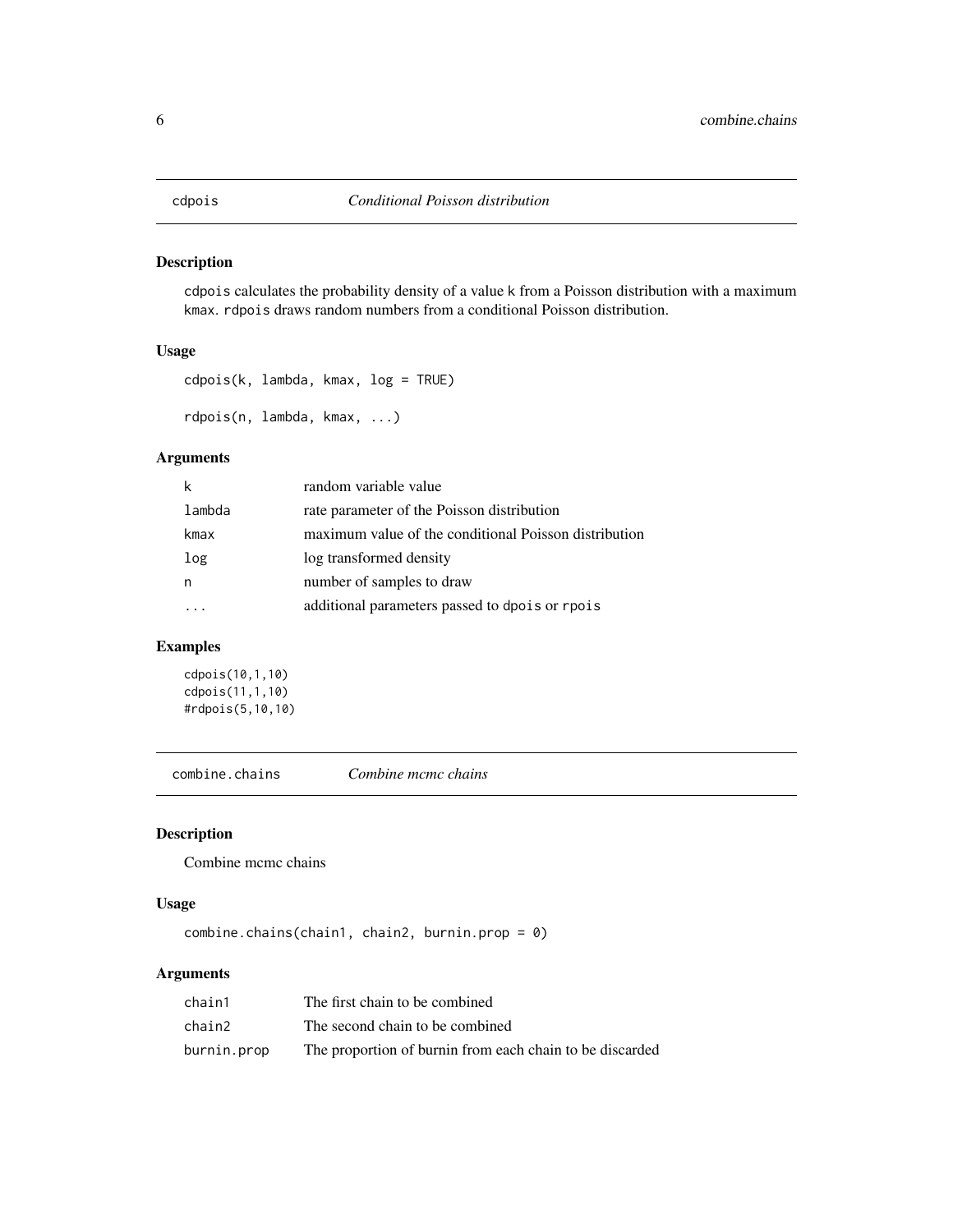#### <span id="page-6-0"></span>dataSim 7

# Value

A combined bayouMCMC chain

# dataSim *Simulates data from bayou models*

# Description

This function simulates data for a given set of parameter values.

# Usage

```
dataSim(pars, model, tree, map.type = "pars", SE = 0, phenogram = TRUE,
  ...)
```
# Arguments

| pars      | A bayou formated parameter list                                                                                               |
|-----------|-------------------------------------------------------------------------------------------------------------------------------|
| model     | The type of model specified by the parameter list (either "OU", "OUrepar" or<br>"QG").                                        |
| tree      | A tree of class 'phylo'                                                                                                       |
| map.type  | Either "pars" if the regimes are taken from the parameter list, or "simmap" if<br>taken from the stored simmap in the tree    |
| <b>SE</b> | A single value or vector equal to the number of tips specifying the measurement<br>error that should be simulated at the tips |
| phenogram | A logical indicating whether or not the simulated data should be plotted as a<br>phenogram                                    |
| $\cdot$   | Optional parameters passed to phenogram $(\dots)$ .                                                                           |

# Details

dataSim Simulates data for a given bayou model and parameter set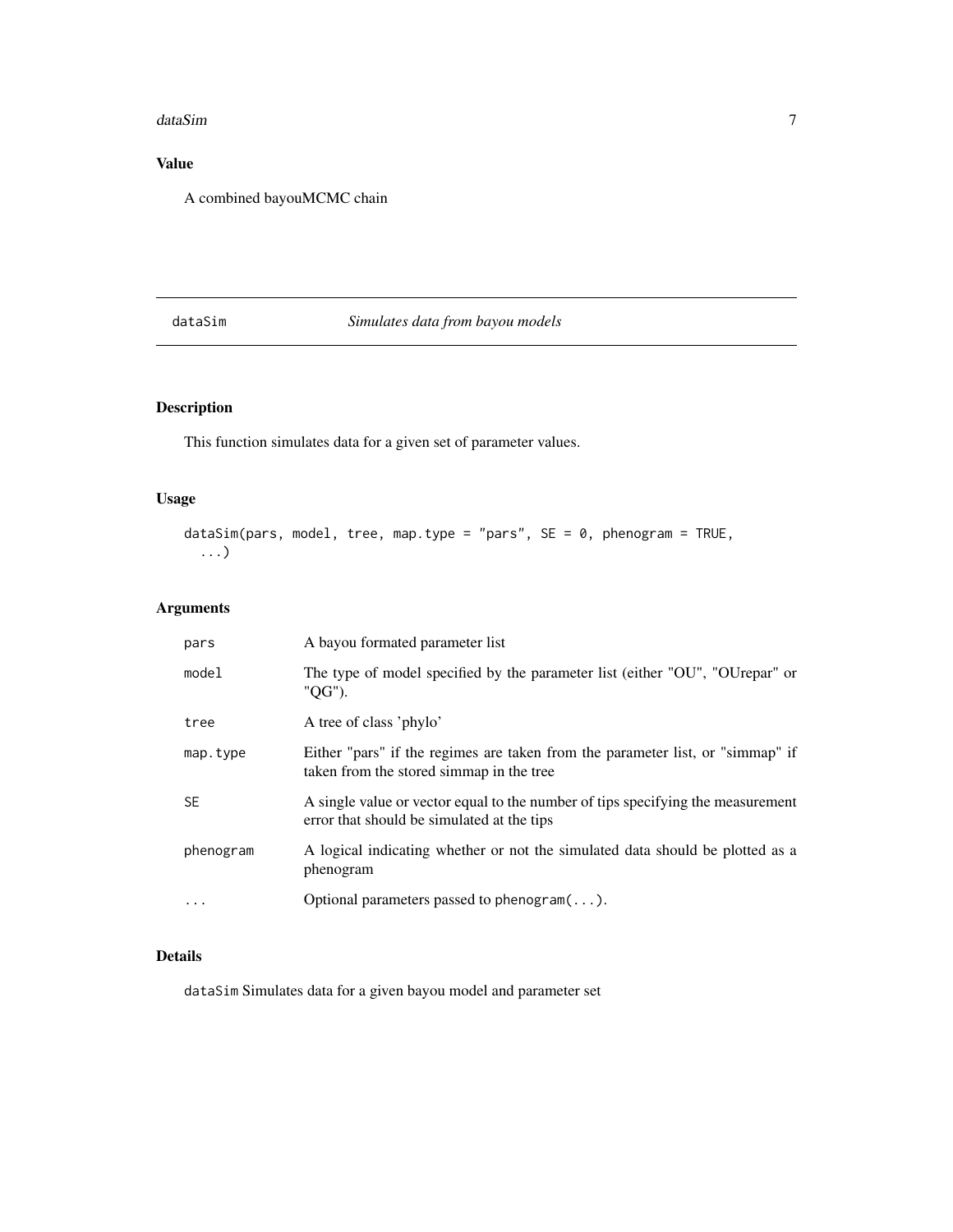<span id="page-7-0"></span>dhalfcauchy returns the probability density for a half-Cauchy distribution

#### Usage

```
dhalfcauchy(x, scale = 25, log = FALSE)
phalfcauchy(q, scale = 25)qhalfcauchy(p, scale = 25)rhalfcauchy(n, scale = 25)
```
# Arguments

| $\mathsf{x}$ | A parameter value for which the density should be calculated    |
|--------------|-----------------------------------------------------------------|
| scale        | The scale parameter of the half-Cauchy distributoin             |
| log          | A logical indicating whether the log density should be returned |
| q            | A vector of quantiles                                           |
| p            | A vector of probabilities                                       |
| n            | The number of observations                                      |

dloc *Probability density function for the location of the shift along the branch*

# Description

Since unequal probabilities are incorporated in calculating the density via dsb, all branches are assumed to be of unit length. Thus, the dloc function simply returns 0 if log=TRUE and 1 if log=FALSE.

# Usage

 $dloc(loc, min = 0, max = 1, log = TRUE)$  $rloc(k, min = 0, max = 1)$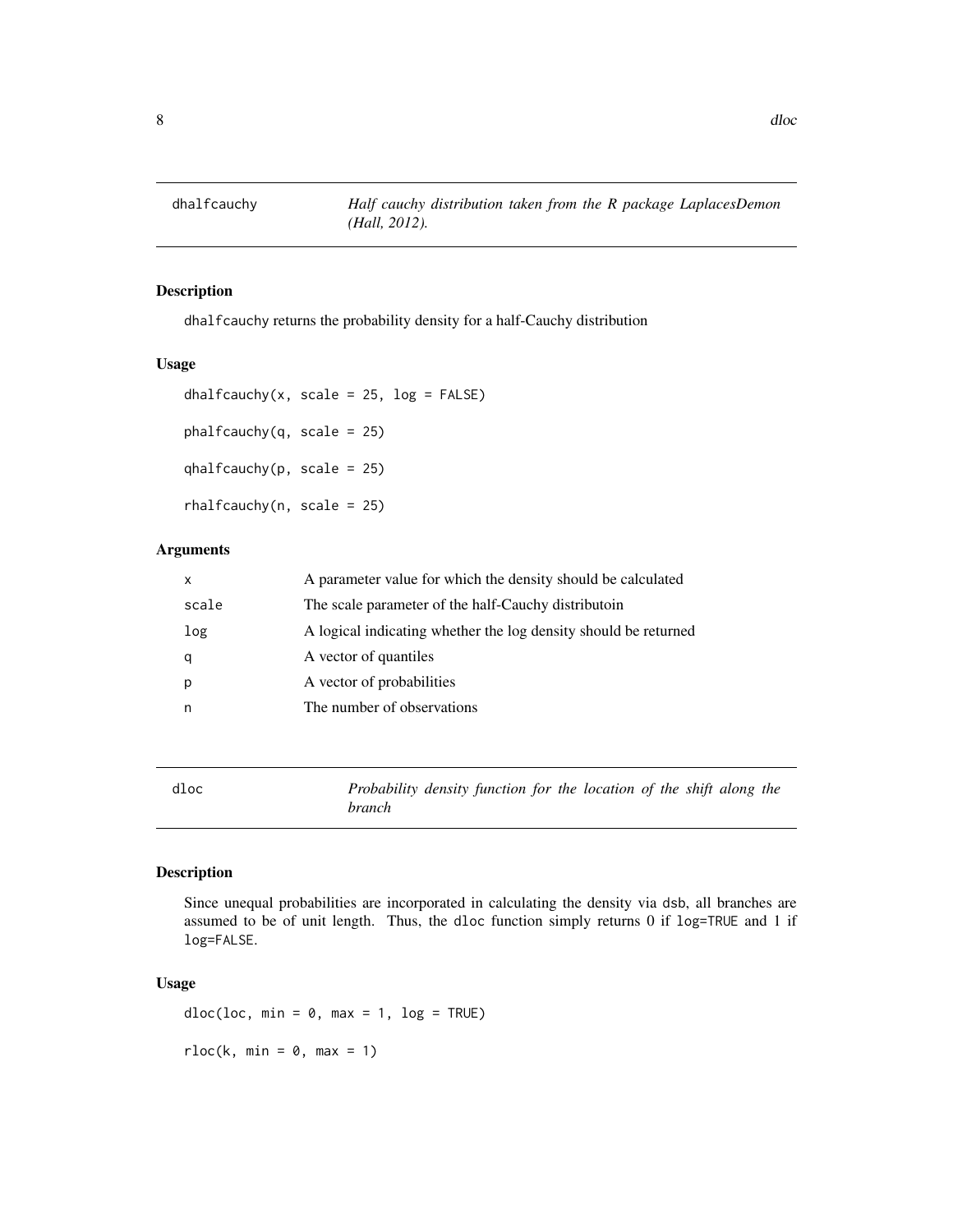#### <span id="page-8-0"></span>Arguments

| loc | The location of the shift along the branch                      |
|-----|-----------------------------------------------------------------|
| min | The minimum position on the branch the shift can take           |
| max | The maximum position on the branch the shift can take           |
| log | A logical indicating whether the log density should be returned |
| k   | The number of shifts to return along a branch                   |

# Details

dloc calculates the probability of a shift occuring at a given location along the branch assuming a uniform distribution of unit length rloc randomly generates the location of a shift along the branch

dsb *Probability density functions for bayou*

#### Description

This function provides a means to specify the prior for the location of shifts across the phylogeny. Certain combinations are not allowed. For example, a maximum shift number of Inf on one branch cannot be combined with a maximum shift number of 1 on another. Thus, bmax must be either a vector of 0's and Inf's or a vector of 0's and 1's. Also, if bmax == 1, then all probabilities must be equal, as bayou cannot sample unequal probabilities without replacement.

#### Usage

 $dsb(sb, n tips = n tips, bmax = 1, prob = 1, log = TRUE)$  $rsb(k, n tips = n tips, bmax = 1, prob = 1, log = TRUE)$ 

| sb    | A vector giving the branch numbers (for a post-ordered tree)                                                                                                                                                                                                                 |
|-------|------------------------------------------------------------------------------------------------------------------------------------------------------------------------------------------------------------------------------------------------------------------------------|
| ntips | The number of tips in the phylogeny                                                                                                                                                                                                                                          |
| bmax  | A single integer or a vector of integers equal to the number of branches in the<br>phylogeny indicating the maximum number of shifts allowable in the phylogeny.<br>Can take values 0, 1 and Inf.                                                                            |
| prob  | A single value or a vector of values equal to the number of branches in the<br>phylogeny indicating the probability that a randomly selected shift will lie on<br>this branch. Can take any positive value, values need not sum to 1 (they will be<br>scaled to sum to $1$ ) |
| log   | A logical indicating whether the log probability should be returned. Default is<br>'TRUE'                                                                                                                                                                                    |
| k     | The number of shifts to randomly draw from the distribution                                                                                                                                                                                                                  |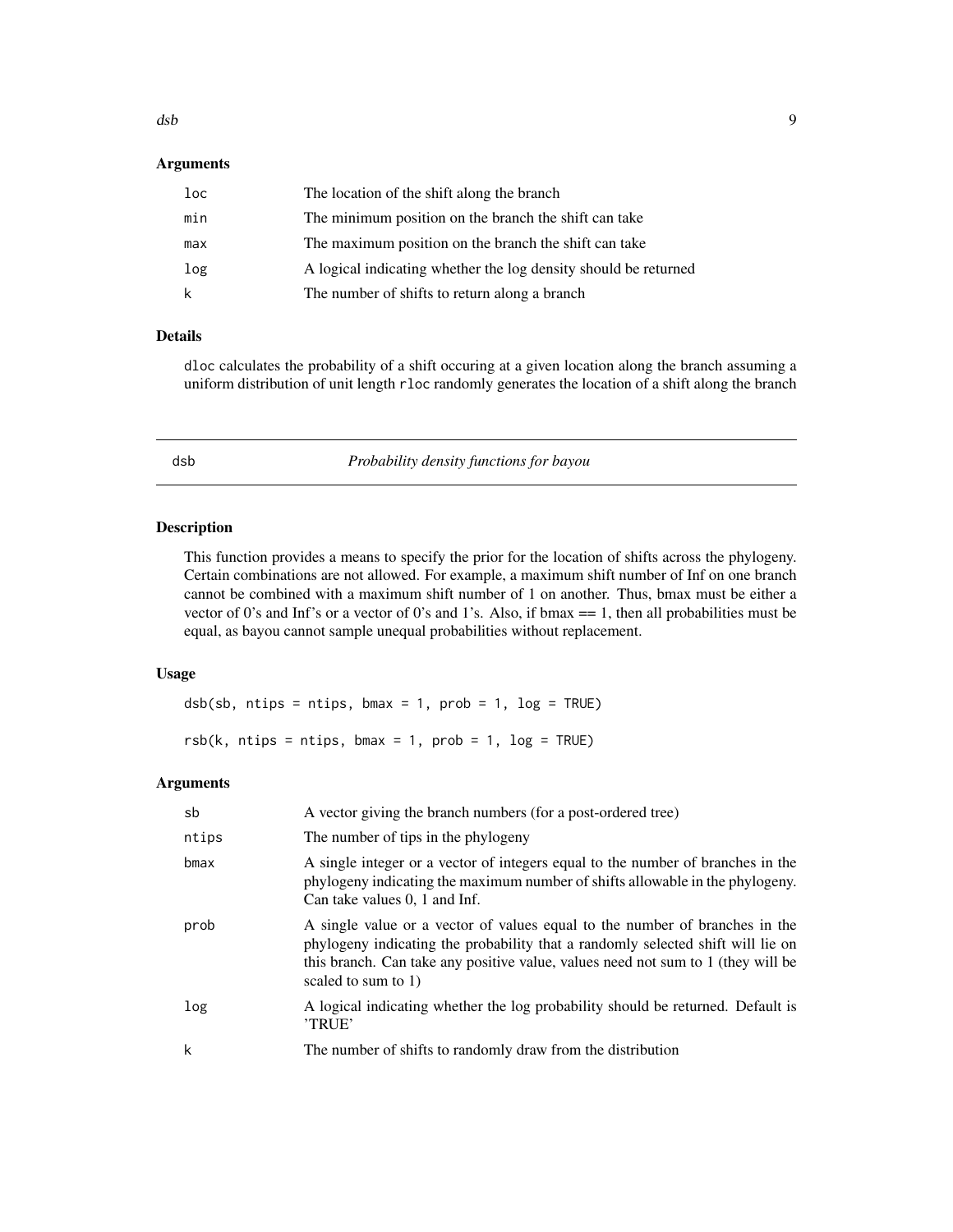# Details

dsb calculates the probability of a particular arrangement of shifts for a given set of assumptions.

#### Value

The log density of the particular number and arrangement of shifts.

#### Examples

```
n=10
tree <- sim.bdtree(n=n)
tree <- reorder(tree, "postorder")
nbranch <- 2*n-2
sb \leftarrow c(1, 2, 2, 3)# Allow any number of shifts on each branch, with
# probability proportional to branch length
dsb(sb, ntips=n, bmax=Inf, prob=tree$edge.length)
# Disallow shifts on the first branch, returns -Inf
# because sb[1] = 1dsb(sb, ntips=n, bmax=c(0, rep(1, nbranch-1)),
                             prob=tree$edge.length)
# Set maximum number of shifts to 1, returns -Inf
# because two shifts are on branch 2
dsb(sb, ntips=n, bmax=1, prob=1)
#Generate a random set of k branches
rsb(5, ntips=n, bmax=Inf, prob=tree$edge.length)
```
gelman.R *Calculate Gelman's R statistic*

#### Description

Calculate Gelman's R statistic

#### Usage

```
gelman.R(parameter, chain1, chain2, freq = 20, start = 1, plot = TRUE,
  ...)
```

| parameter | The name or number of the parameter to calculate the statistic on |
|-----------|-------------------------------------------------------------------|
| chain1    | The first bayouMCMC chain                                         |
| chain2    | The second bayouMCMC chain                                        |

<span id="page-9-0"></span>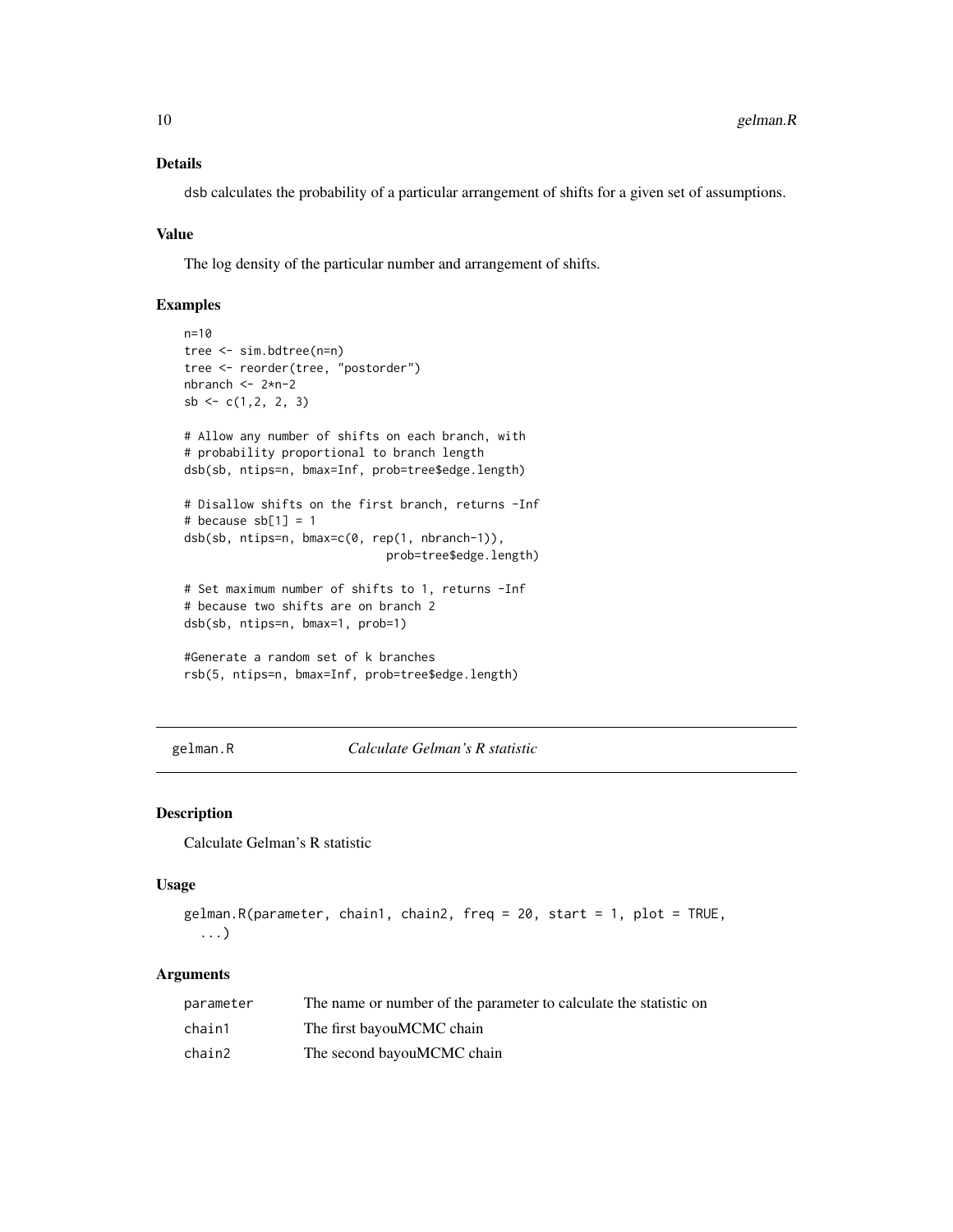# <span id="page-10-0"></span>identifyBranches 11

| freg      | The interval between which the diagnostic is calculated                   |
|-----------|---------------------------------------------------------------------------|
| start     | The first sample to calculate the diagnostic at                           |
| plot      | A logical indicating whether the results should be plotted                |
| $\ddotsc$ | Optional arguments passed to gelman.diag $(\ldots)$ from the coda package |

identifyBranches *Identify shifts on branches of a phylogenetic tree*

# Description

This is a convenience function for mapping regimes interactively on the phylogeny. The method locates the nearest branch to where the cursor is clicked on the plot and records the branch number and the location selected on the branch.

# Usage

```
identifyBranches(tree, n, fixed.loc = TRUE, plot.simmap = TRUE)
```
# Arguments

| tree        | An object of class 'phylo'                                                                                                              |
|-------------|-----------------------------------------------------------------------------------------------------------------------------------------|
| n           | The number of shifts to map interactively onto the phylogeny                                                                            |
| fixed.loc   | A logical indicating whether the exact location on the branch should be returned,<br>or the shift will be free to move along the branch |
| plot.simmap | A logical indicating whether the resulting painting of regimes should be plotted<br>following the selection shift location.             |

# Details

identifyBranches opens an interactive phylogeny plot that allows the user to specify the location of shifts in a phylogenetic tree.

# Value

Returns a list with elements "sb" which contains the branch numbers of all selected branches with length "n". If "fixed.loc=TRUE", then the list also contains a vector "loc" which contains the location of the selected shifts along the branch.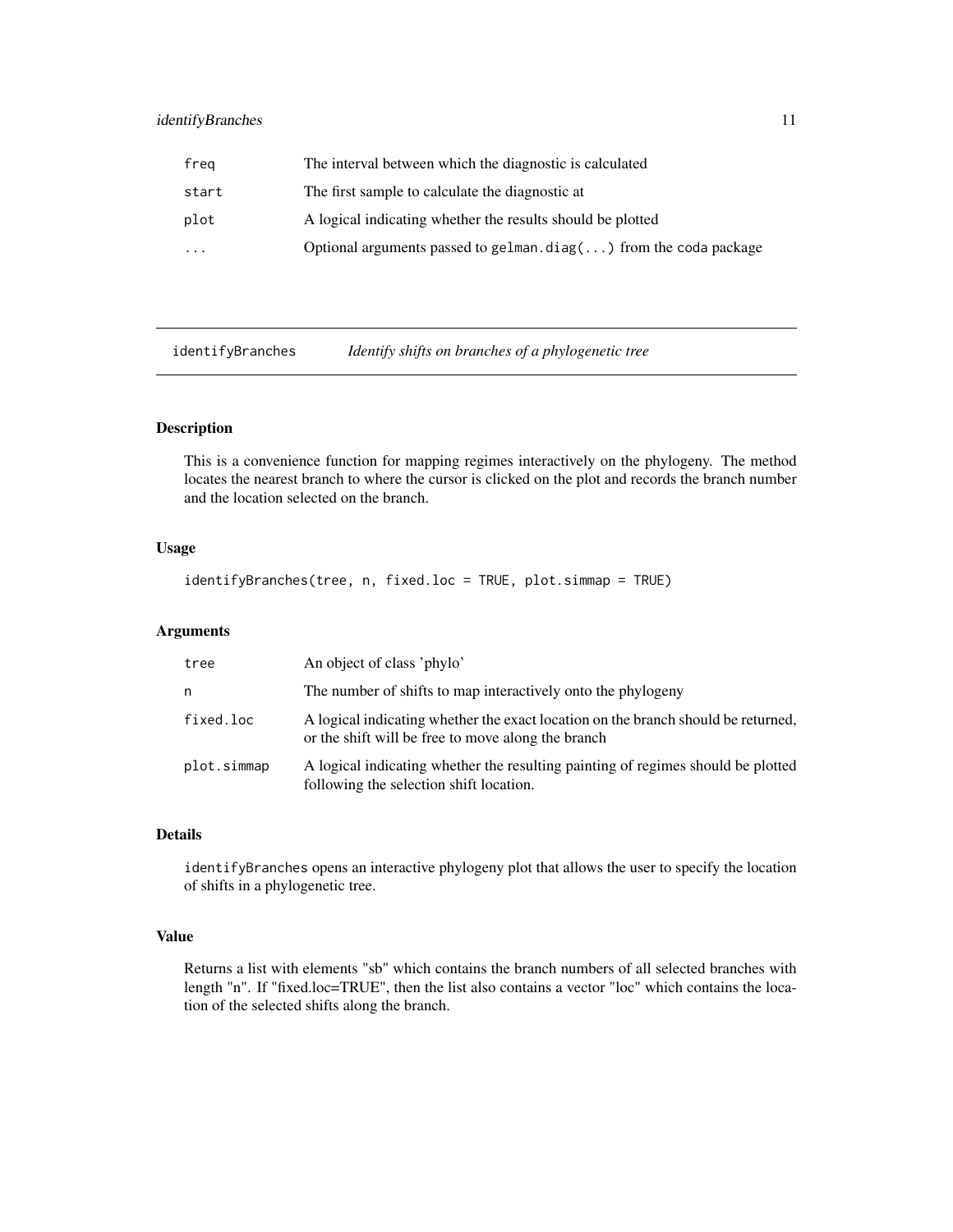<span id="page-11-0"></span>

load.bayou loads a bayouFit object that was created using bayou.mcmc()

# Usage

```
load.bayou(bayouFit, save.Rdata = TRUE, file = NULL, cleanup = FALSE)
```
# Arguments

| bayouFit   | An object of class bayou Fit produced by the function bayou.mcmc()                    |
|------------|---------------------------------------------------------------------------------------|
| save.Rdata | A logical indicating whether the resulting chains should be saved as an *.rds file    |
| file       | An optional filename (possibly including path) for the saved *.rds file               |
| cleanup    | A logical indicating whether the files produced by bayou mcmc() should be<br>removed. |

# Details

If both save.Rdata is FALSE and cleanup is TRUE, then load.bayou will trigger a warning and ask for confirmation. In this case, if the results of load.bayou() are not stored in an object, the results of the MCMC run will be permanently deleted.

# Examples

```
## Not run:
data(chelonia)
tree <- chelonia$phy
dat <- chelonia$dat
prior <- make.prior(tree)
fit <- bayou.mcmc(tree, dat, model="OU", prior=prior,
                                 new.dir=TRUE, ngen=5000)
chain <- load.bayou(fit, save.Rdata=FALSE, cleanup=TRUE)
plot(chain)
```
## End(Not run)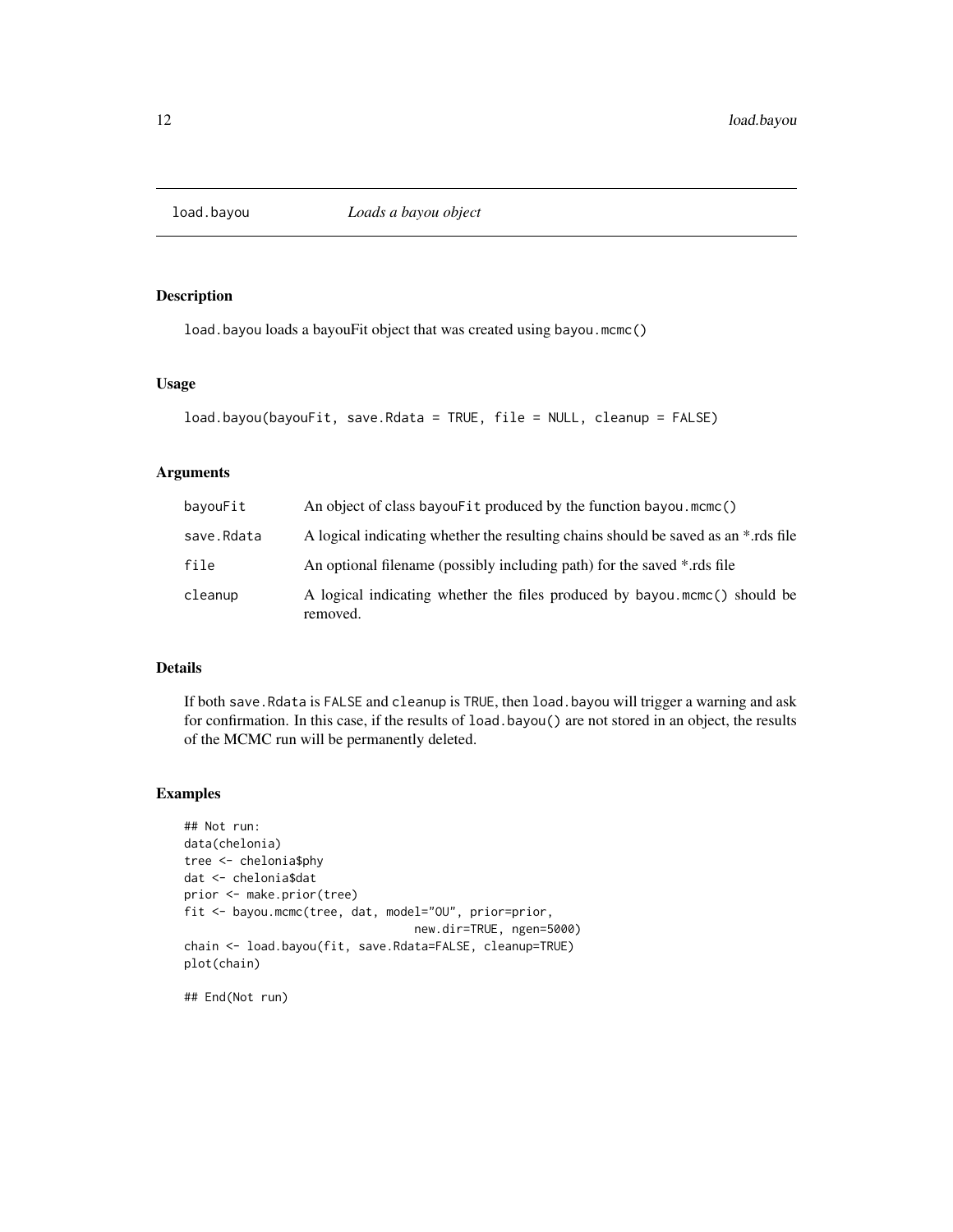<span id="page-12-0"></span>

Return a posterior of shift locations

# Usage

Lposterior(chain, tree, burnin =  $0$ , simpar = NULL, mag = TRUE)

#### Arguments

| chain  | A bayouMCMC chain                                                                             |
|--------|-----------------------------------------------------------------------------------------------|
| tree   | A tree of class 'phylo'                                                                       |
| burnin | A value giving the burnin proportion of the chain to be discarded                             |
| simpar | An optional bayou formatted parameter list giving the true values (if data were<br>simulated) |
| mag    | A logical indicating whether the average magnitude of the shifts should be re-<br>turned      |

# Value

A data frame with rows corresponding to postordered branches. pp indicates the posterior probability of the branch containing a shift. magnitude of theta2 gives the average value of the new optima after a shift. naive SE of theta2 gives the standard error of the new optima not accounting for autocorrelation in the MCMC and rel location gives the average relative location of the shift on the branch (between 0 and 1 for each branch).

make.powerposteriorFn *Makes a power posterior function in bayou*

#### Description

This function generates a power posterior function for estimation of marginal likelihood using the stepping stone method

# Usage

make.powerposteriorFn(k, Bk, priorFn, refFn)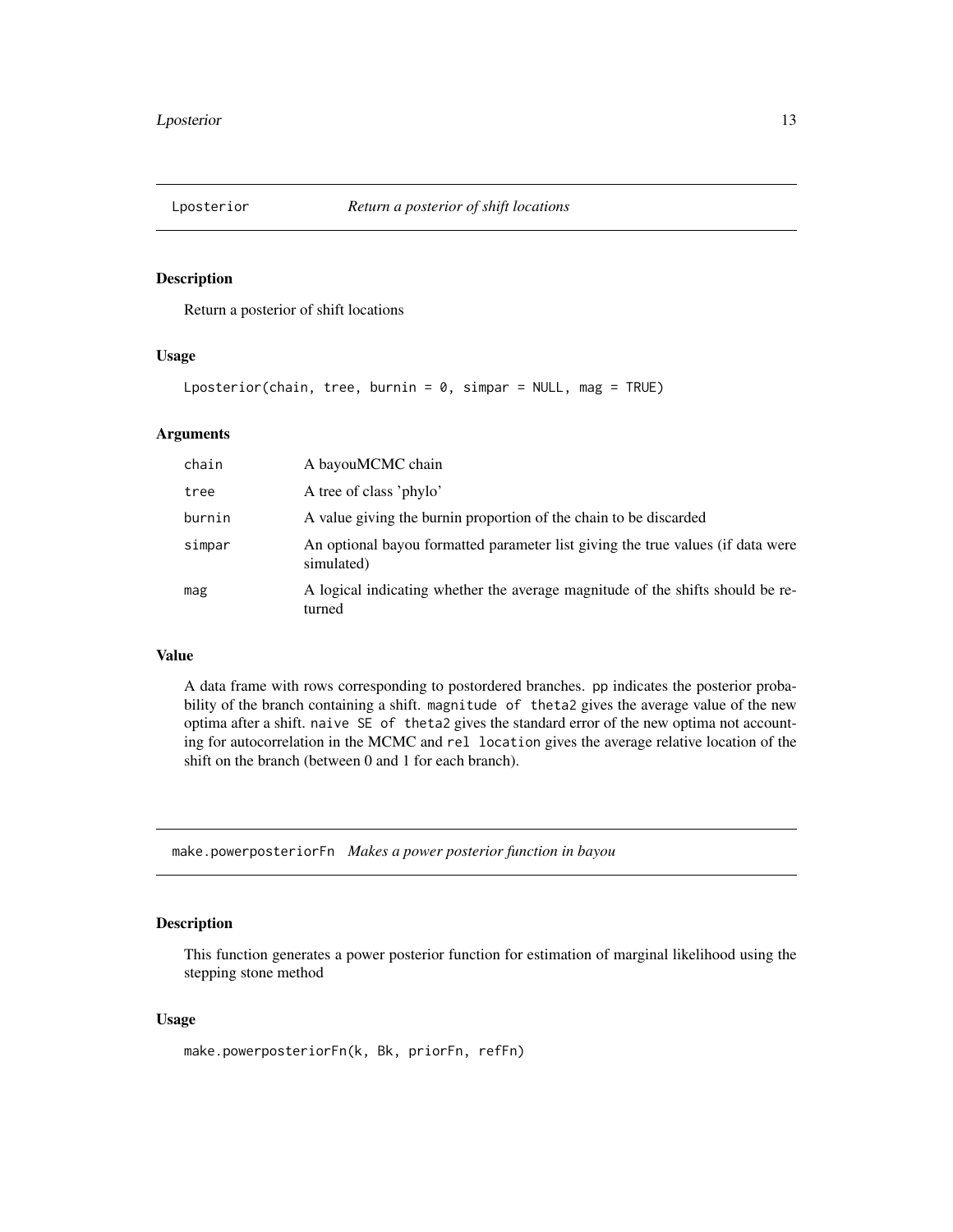### <span id="page-13-0"></span>Arguments

| k       | The step in the sequence being estimated                                             |
|---------|--------------------------------------------------------------------------------------|
| Bk      | The sequence of steps to be taken from the reference function to the posterior       |
| priorFn | The prior function to be used in marginal likelihood estimation                      |
| refFn   | The reference function generated using make.reffn() from a preexisting mcmc<br>chain |

# Details

For use in stepping stone estimation of the marginal likelihood using the method of Fan et al. (2011).

#### Value

A function of class "powerposteriorFn" that returns a list of four values: result (the log density of the power posterior), lik (the log likelihood), prior (the log prior), ref the log reference density.

make.prior *Make a prior function for bayou*

#### Description

This function generates a prior function to be used for bayou according to user specifications.

#### Usage

```
make.prior(tree, dists = list(), param = list(), fixed = list(),
 plot.prior = TRUE, model = "OU")
```

| tree       | A tree object of class "phylo"                                                                                                                                                                                                                                                                         |  |
|------------|--------------------------------------------------------------------------------------------------------------------------------------------------------------------------------------------------------------------------------------------------------------------------------------------------------|--|
| dists      | A list providing the function names of the distribution functions describing the<br>prior distributions of parameters (see details). If no distributions are provided<br>for a parameter, default values are given. Note that the names are provided as<br>text strings, not the functions themselves. |  |
| param      | A list providing the parameter values of the prior distributions (see details).                                                                                                                                                                                                                        |  |
| fixed      | A list of parameters that are to be fixed at provided values. These are removed<br>from calculation of the prior value.                                                                                                                                                                                |  |
| plot.prior | A logical indicating whether the prior distributions should be plotted.                                                                                                                                                                                                                                |  |
| model      | One of three specifications of the OU parameterization used. Takes values "OU"<br>(alpha $\&$ sig2), "QG" (h2, P, w2, Ne), or "OUrepar" (halflife, $V_y$ )                                                                                                                                             |  |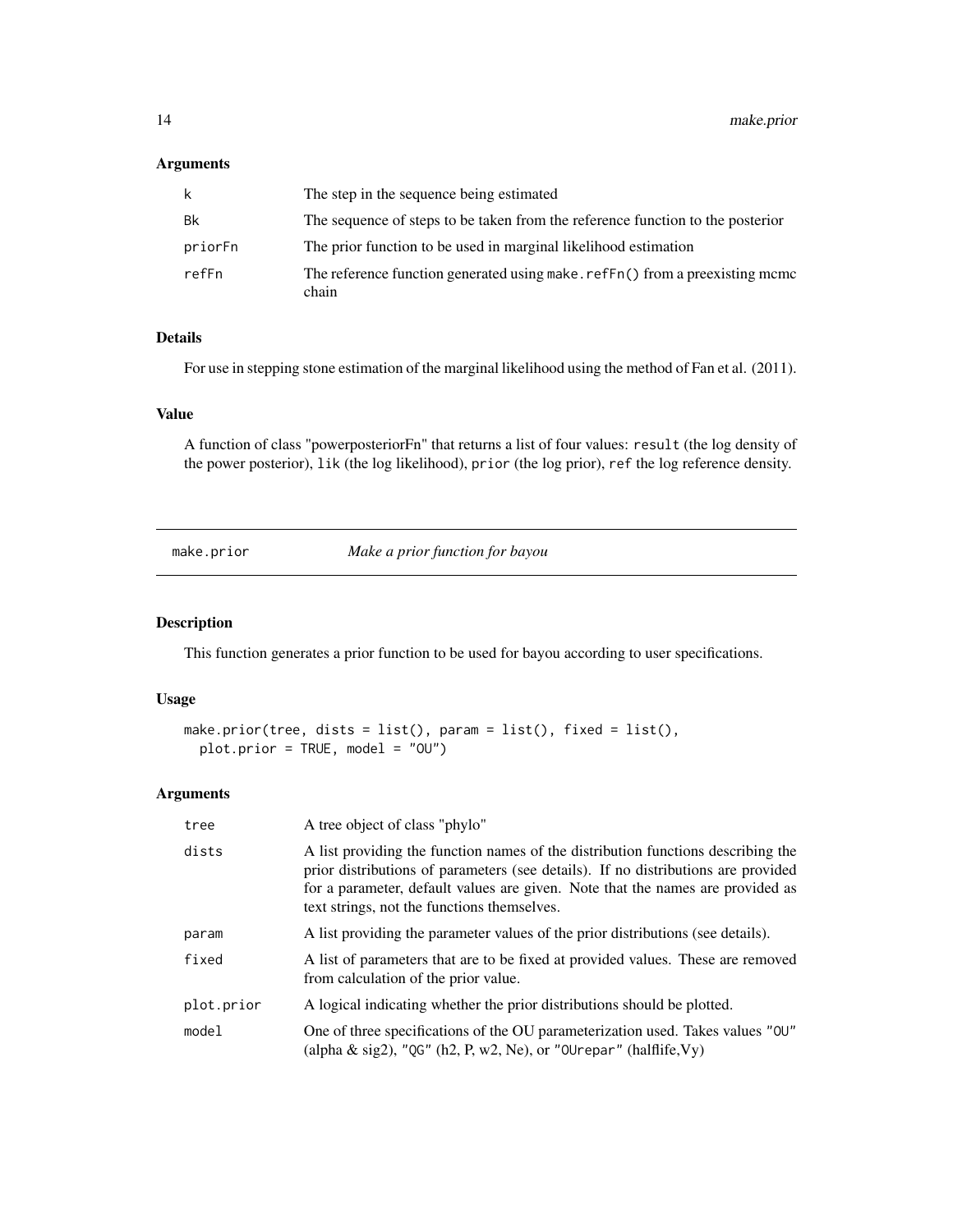#### make.prior 15

#### Details

Default distributions and parameter values are given as follows: OU: list(dists=list("dalpha"="dlnorm","dsig2"="dl ,"QG:list(dists=list("dh2"="dbeta","dP"="dlnorm","dw2"="dlnorm","dNe"="dlnorm", "ak"="cdpois" ", "OUrepar: list(dists=list("dhalflife"="dlnorm","dVy"="dlnorm", "ak"="cdpois","dtheta"="dnorm",

dalpha, dsig2, dh2, dP, dw2, dNe, dhalflife, and dVy must be positive continuous distributions and provide the parameters used to calculate alpha and sigma^2 of the OU model. dtheta must be continuous and describes the prior distribution of the optima. dk is the prior distribution for the number of shifts. For Poisson and conditional Poisson (cdpois) are provided the parameter lambda, which provides the total number of shifts expected on the tree (not the rate per unit branch length). Otherwise, dk can take any positive, discrete distribution. dsb indicates the prior probability of a given set of branches having shifts, and is generally specified by the "dsb" function in the bayou package. See the documentation for dsb for specifying the number of shifts allowed per branch, the probability of a branch having a shift, and specifying constraints on where shifts can occur."dloc" indicates the prior probability of the location of a shift within a single branch. Currently, all locations are given uniform density. All distributions are set to return log-transformed probability densities.

# Value

returns a prior function of class "priorFn" that calculates the log prior density for a set of parameter values provided in a list with correctly named values.

#### Examples

```
## Load data
data(chelonia)
tree <- chelonia$phy
dat <- chelonia$dat
#Create a prior that allows only one shift per branch with equal probability
#across branches
prior <- make.prior(tree, dists=list(dalpha="dlnorm", dsig2="dlnorm",
           dsb="dsb", dk="cdpois", dtheta="dnorm"),
             param=list(dalpha=list(meanlog=-5, sdlog=2),
               dsig2=list(meanlog=-1, sdlog=5), dk=list(lambda=15, kmax=200),
                 dsb=list(bmax=1,prob=1), dtheta=list(mean=mean(dat), sd=2)))
#Evaluate some parameter sets
pars1 \le list(alpha=0.1, sig2=0.1, k=5, ntheta=6, theta=rnorm(6, mean(dat), 2),
                 sb=c(32, 53, 110, 350, 439), loc=rep(0.1, 5), t2=2:6)
pars2 <- list(alpha=0.1, sig2=0.1, k=5, ntheta=6, theta=rnorm(6, mean(dat), 2),
                 sb=c(43, 43, 432, 20, 448), loc=rep(0.1, 5), t2=2:6)
prior(pars1)
prior(pars2) #-Inf because two shifts on one branch
#Create a prior that allows any number of shifts along each branch with probability proportional
#to branch length
prior <- make.prior(tree, dists=list(dalpha="dlnorm", dsig2="dlnorm",
           dsb="dsb", dk="cdpois", dtheta="dnorm"),
             param=list(dalpha=list(meanlog=-5, sdlog=2),
```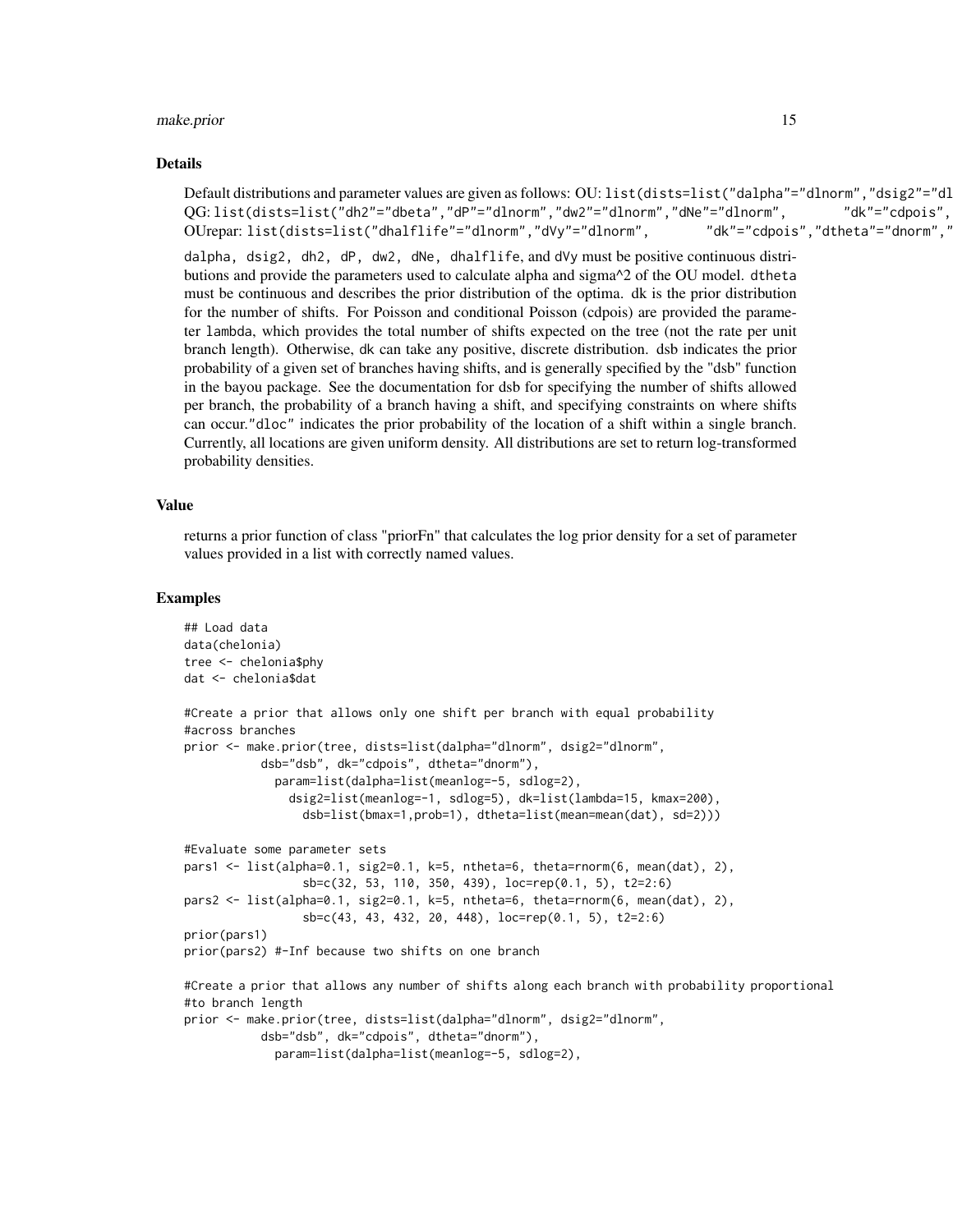```
dsig2=list(meanlog=-1, sdlog=5), dk=list(lambda=15, kmax=200),
                 dsb=list(bmax=Inf,prob=tree$edge.length),
                   dtheta=list(mean=mean(dat), sd=2)))
prior(pars1)
prior(pars2)
#Create a prior with fixed regime placement and sigma^2 value
prior <- make.prior(tree, dists=list(dalpha="dlnorm", dsig2="fixed",
           dsb="fixed", dk="fixed", dtheta="dnorm", dloc="dunif"),
             param=list(dalpha=list(meanlog=-5, sdlog=2),
               dtheta=list(mean=mean(dat), sd=2)),
                 fixed=list(sig2=1, k=3, ntheta=4, sb=c(447, 396, 29)))
pars3 <- list(alpha=0.01, theta=rnorm(4, mean(dat), 2), loc=rep(0.1, 4))
prior(pars3)
##Return a list of functions used to calculate prior
attributes(prior)$functions
##Return parameter values used in prior distribution
attributes(prior)$parameters
```
make.refFn *Make a reference function in bayou*

#### Description

This function generates a reference function from a mcmc chain for use in marginal likelihood estimation.

#### Usage

```
make.refFn(chain, prior, burnin = 0.3, plot = TRUE)
```
#### Arguments

| chain  | An mcmc chain produced by bayou.mcmc() and loaded with load.bayou()                        |
|--------|--------------------------------------------------------------------------------------------|
| prior  | The prior function used to generate the meme chain                                         |
| burnin | The proportion of the mcmc chain to be discarded when generating the reference<br>function |
| plot   | Logical indicating whether or not a plot should be created                                 |

#### Details

Distributions are fit to each mcmc chain and the best-fitting distribution is chosen as the reference distribution for that parameter using the method of Fan et al. (2011). For positive continuous parameters alpha, sigma^2, halflife, Vy, w2, Ne, Log-normal, exponential, gamma and weibull distributions are fit. For continuous distributions theta, Normal, Cauchy and Logistic distributions are fit. For discrete distributions, k, negative binomial, poisson and geometric distributions are fit. Best-fitting distributions are determined by AIC.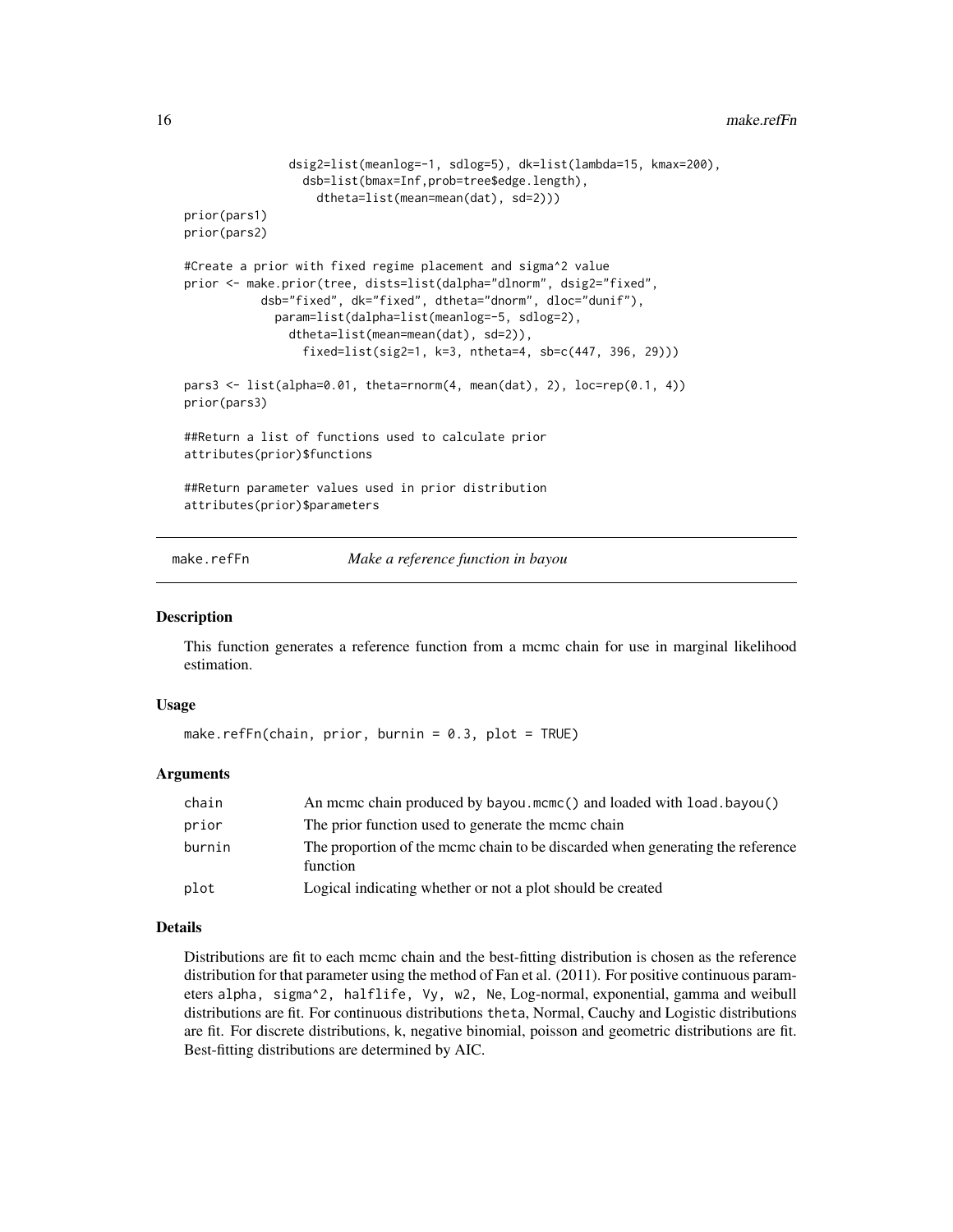# <span id="page-16-0"></span>Value

Returns a reference function of class "refFn" that takes a parameter list and returns the log density given the reference distribution. If plot=TRUE, a plot is produced showing the density of variable parameters and the fitted distribution from the reference function (in red).

| makeTransparent | Make a color transparent (Taken from an answer on StackOverflow by |
|-----------------|--------------------------------------------------------------------|
|                 | Nick Sabbe)                                                        |

# Description

Make a color transparent (Taken from an answer on StackOverflow by Nick Sabbe)

# Usage

makeTransparent(someColor, alpha = 100)

# Arguments

| someColor | A color, either a number, string or hexidecimal code     |
|-----------|----------------------------------------------------------|
| alpha     | The alpha transparency. The maxColorValue is set to 255. |

| $0$ U.lik | Function for calculating likelihood of an OU model in bayou using |
|-----------|-------------------------------------------------------------------|
|           | <i>pruning algorithm or matrix inversion</i>                      |

# Description

Function for calculating likelihood of an OU model in bayou using pruning algorithm or matrix inversion

# Usage

```
OU.lik(pars, tree, X, SE = 0, model = "OU", invert = FALSE)
```

| pars   | A list of parameters to calculate the likelihood                                                                                                                                                              |
|--------|---------------------------------------------------------------------------------------------------------------------------------------------------------------------------------------------------------------|
| tree   | A phylogenetic tree of class 'phylo'                                                                                                                                                                          |
| X.     | A named vector giving the tip data                                                                                                                                                                            |
| SE.    | A named vector or single number giving the standard errors of the data                                                                                                                                        |
| model  | Parameterization of the OU model. Either "OU", "QG" or "OUrepar".                                                                                                                                             |
| invert | A logical indicating whether the likelihood should be solved by matrix inver-<br>sion, rather than the pruning algorithm. This is primarily present to test that<br>calculation of the likelihood is correct. |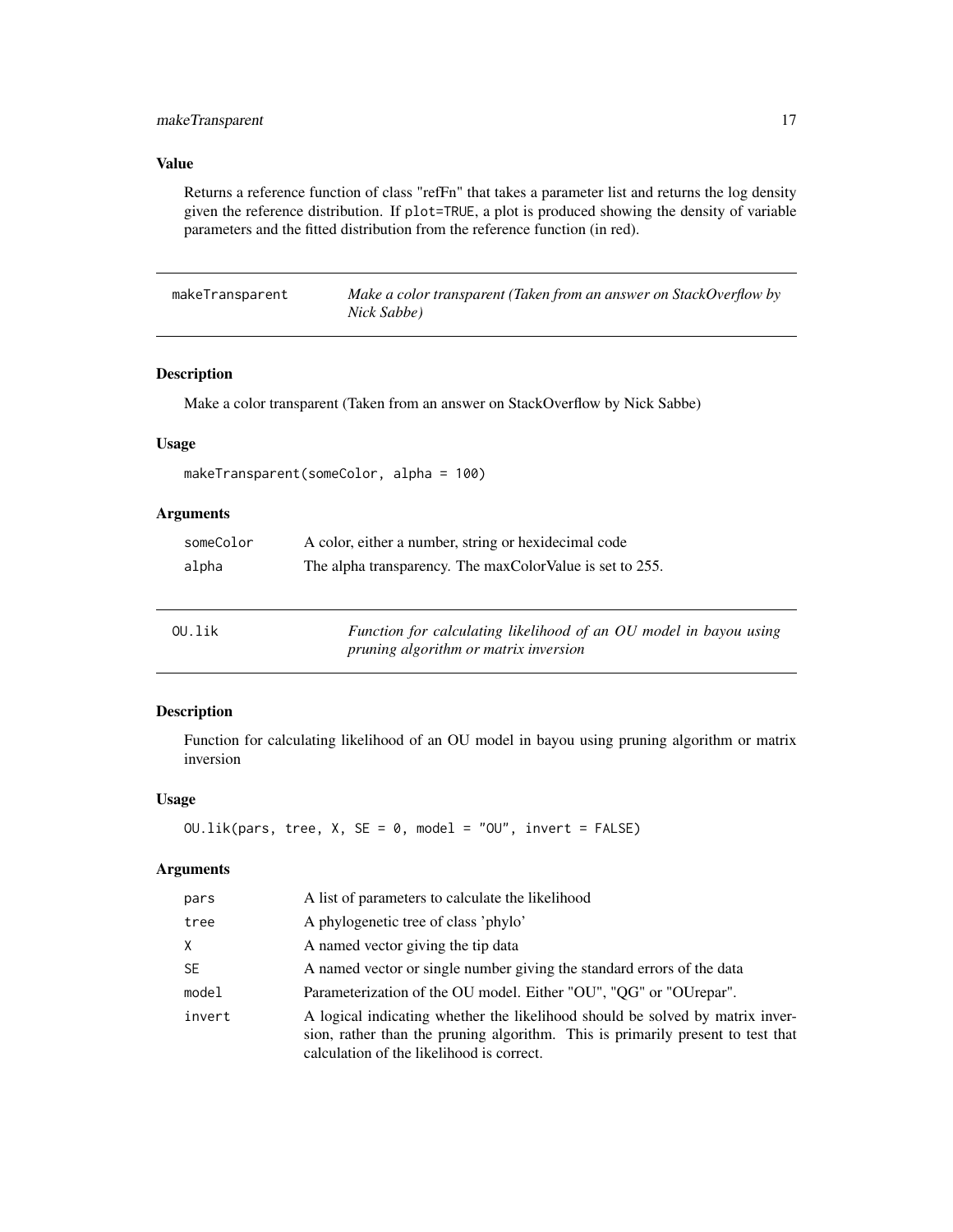### Details

This function can be used for calculating single likelihoods using previously implemented methods. It is likely to become deprecated and replaced by bayou.lik in the future, which is based on phylolm's threepoint algorithm, which works on non-ultrametric trees and is substantially faster.

### Value

A list returning the log likelihood ("loglik"), the weight matrix ("W"), the optima ("theta"), the residuals ("resid") and the expected values ("Exp").

OU.repar *Calculates the alpha and sigma^2 from a parameter list with supplied phylogenetic half-life and stationary variance*

#### Description

Calculates the alpha and sigma^2 from a parameter list with supplied phylogenetic half-life and stationary variance

#### Usage

```
OU.repar(pars)
```
### Arguments

pars A bayou formatted parameter list with parameters halflife (phylogenetic halflife) and Vy (stationary variance)

# Value

A list with values for alpha and sig2.

| OUphenogram | Experimental phenogram plotting function for set of model of model |
|-------------|--------------------------------------------------------------------|
|             | parameters                                                         |

#### Description

Experimental phenogram plotting function for set of model of model parameters

#### Usage

```
OUphenogram(pars, tree, dat, SE = 0, regime.col = NULL, ...)
```
<span id="page-17-0"></span>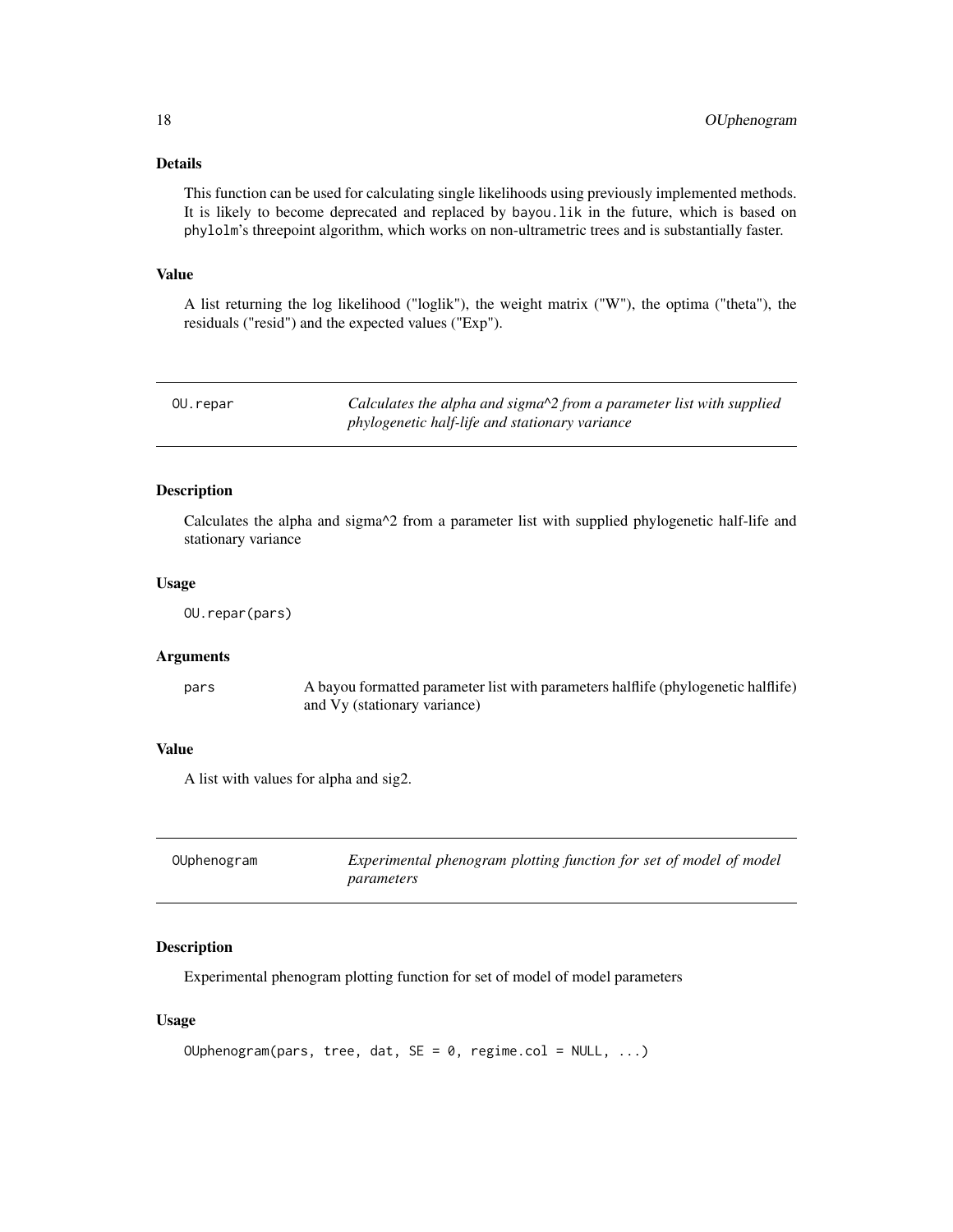# <span id="page-18-0"></span>OUwie2bayou 19

#### Arguments

| pars       | A bayou formatted parameter list                                  |
|------------|-------------------------------------------------------------------|
| tree       | A tree of class 'phylo'                                           |
| dat        | A named vector of tip data                                        |
| <b>SE</b>  | Standard error of the tip states                                  |
| regime.col | A named vector of colors equal in length to the number of regimes |
|            | Optional arguments passed to phenogram()                          |

# Details

This is an experimental plotting utility that can plot a phenogram with a given regime painting from a parameter list. Note that it uses optimization of internal node states using matrix inversion, which is very slow for large trees. However, what is returned is the maximum likelihood estimate of the internal node states given the model, data and the parameter values.

#### Examples

```
## Not run:
tree <- sim.bdtree(n=50)
tree$edge.length <- tree$edge.length/max(branching.times(tree))
prior <- make.prior(tree, dists=list(dk="cdpois", dsig2="dnorm",
           dtheta="dnorm"), param=list(dk=list(lambda=5, kmax=10),
             dsig2=list(mean=1, sd=0.01), dtheta=list(mean=0, sd=3)),
               plot.prior=FALSE)
pars <- priorSim(prior, tree, plot=FALSE, nsim=1)$pars[[1]]
pars$alpha <- 4
dat <- dataSim(pars, model="OU", phenogram=FALSE, tree)$dat
OUphenogram(pars, tree, dat, ftype="off")
```
## End(Not run)

OUwie2bayou *Converts OUwie data into bayou format*

#### Description

OUwie2bayou Converts OUwie formatted data into a bayou formatted parameter list

# Usage

```
OUwie2bayou(tree, trait)
```

| tree  | A phylogenetic tree with states at internal nodes as node labels |
|-------|------------------------------------------------------------------|
| trait | A data frame in OU wie format                                    |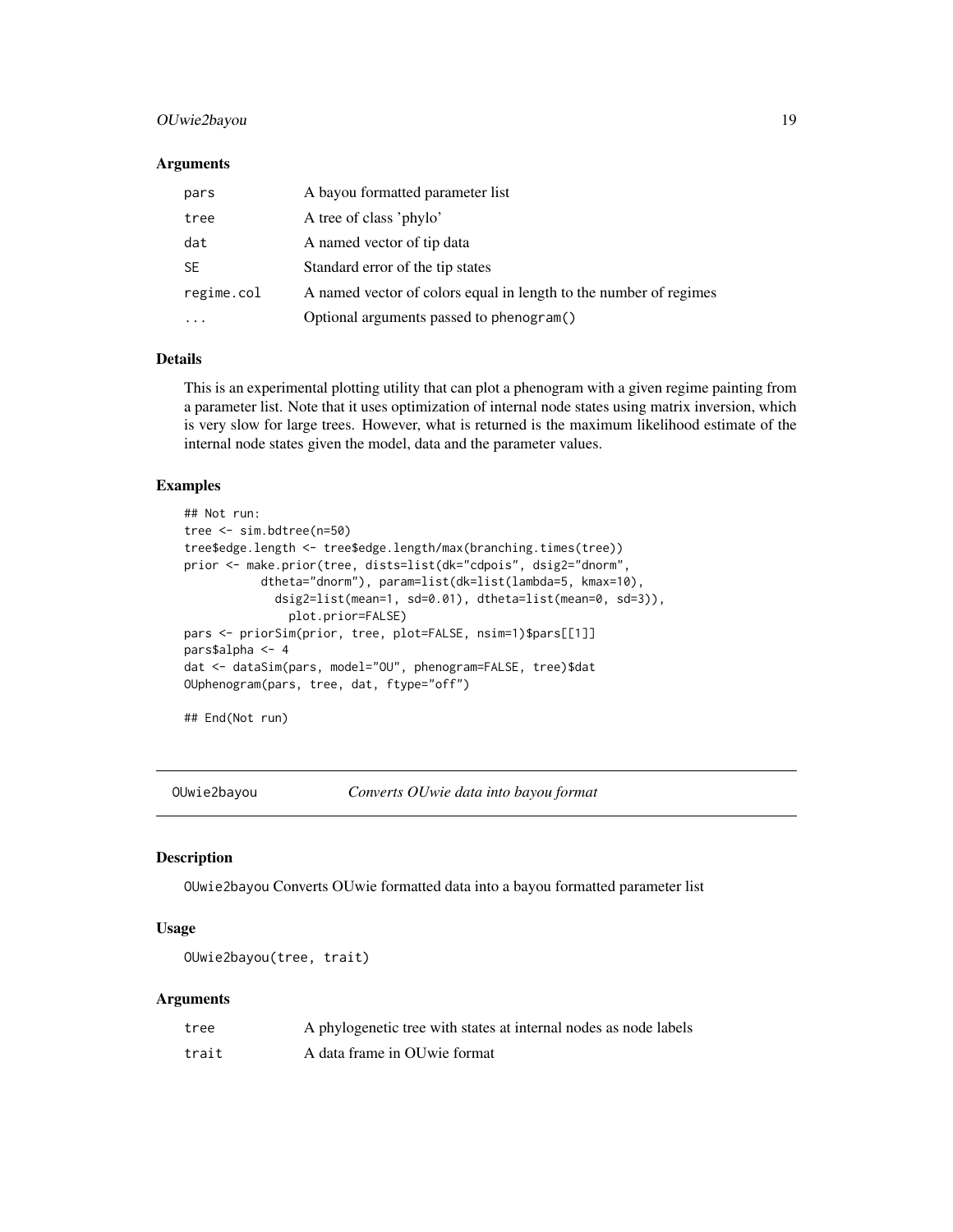# <span id="page-19-0"></span>Value

A bayou formatted parameter list

overparameterize.startingPoint

*Generate an overparameterized starting point for the MCMC*

#### Description

This function takes a prior function and generates a starting point that can be entered for startpar in the function bayou.mcmc

#### Usage

overparameterize.startingPoint(prior, tree, dat)

#### Arguments

| prior | A prior function                     |
|-------|--------------------------------------|
| tree  | A phylogenetic tree of class 'phylo' |
| dat   | A named data vector                  |

# Details

This function creates an "overparameterized" starting point for running the mcmc. It gives n-1 tips a unique optimum close to the actual data value. This is useful if you expect steep likelihood peaks that may be hard to find, as these often will be easier to access from this overparameterized model. Generally, the overparameterization will have a very high likelihood and a very low prior.

parmap.W *Calculate the weight matrix of a set of regimes on a phylogeny*

#### Description

These functions calculate weight matrices from regimes specified by a bayou formatted parameter list parmap.W calculates the weight matrix for a set of regimes from a phylogeny with a stored regime history. .parmap.W calculates the same matrix, but without checks and is generally run internally.

#### Usage

parmap.W(tree, pars)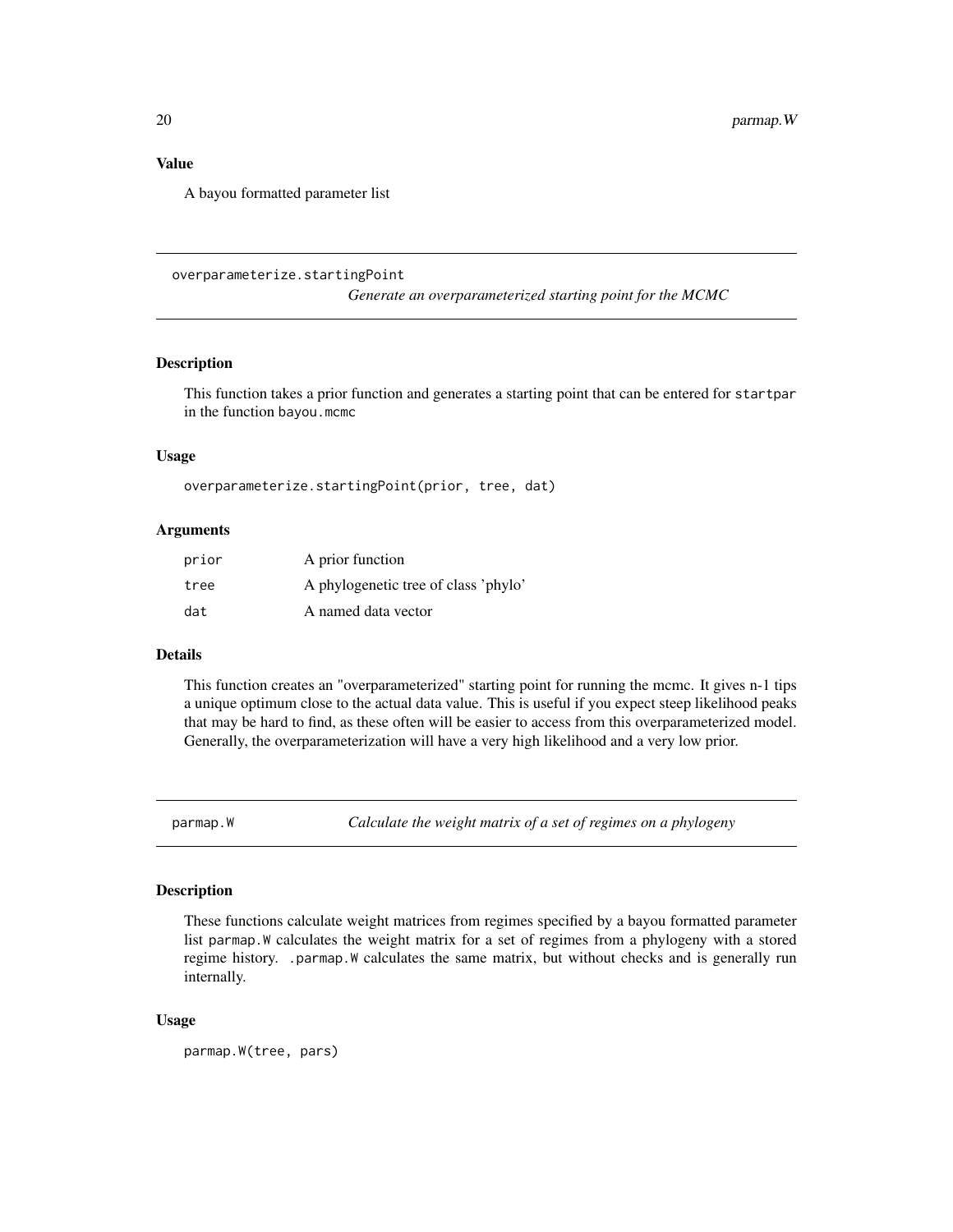# <span id="page-20-0"></span>pars2simmap 21

# Arguments

| tree | either a tree of class "phylo" or a cache object produced by bayOU's internal<br>functions. Must include list element 'maps' which is a simmap reconstruction<br>of regime history. |
|------|-------------------------------------------------------------------------------------------------------------------------------------------------------------------------------------|
| pars | a list of the parameters used to calculate the weight matrix. Only pars\$alpha is<br>necessary to calculate the matrix, but others can be present.                                  |

# Details

.parmap.W is more computationally efficient within a mcmc and is used internally.

pars2simmap *Convert a bayou parameter list into a simmap formatted phylogeny*

# Description

This function converts a bayou formatted parameter list specifying regime locations into a simmap formatted tree that can be plotted using plotSimmap from phytools or the plotRegimes function from bayou.

#### Usage

```
pars2simmap(pars, tree)
```
# Arguments

| pars | A list that contains sb (a vector of branches with shifts), loc (a vector of shift            |
|------|-----------------------------------------------------------------------------------------------|
|      | locations), t <sub>2</sub> (a vector of theta indices indicating which theta is present after |
|      | the shift).                                                                                   |
| tree | A tree of class 'phylo'                                                                       |

# Details

pars2simmap takes a list of parameters and converts it to simmap format

# Value

A list with elements: tree A simmap formatted tree, pars bayou formatted parameter list, and cols A named vector of colors.

# Examples

```
tree <- reorder(sim.bdtree(n=100), "postorder")
pars <- list(k=5, sb=c(195, 196, 184, 138, 153), loc=rep(0, 5), t2=2:6)
tr <- pars2simmap(pars, tree)
plotRegimes(tr$tree, col=tr$col)
```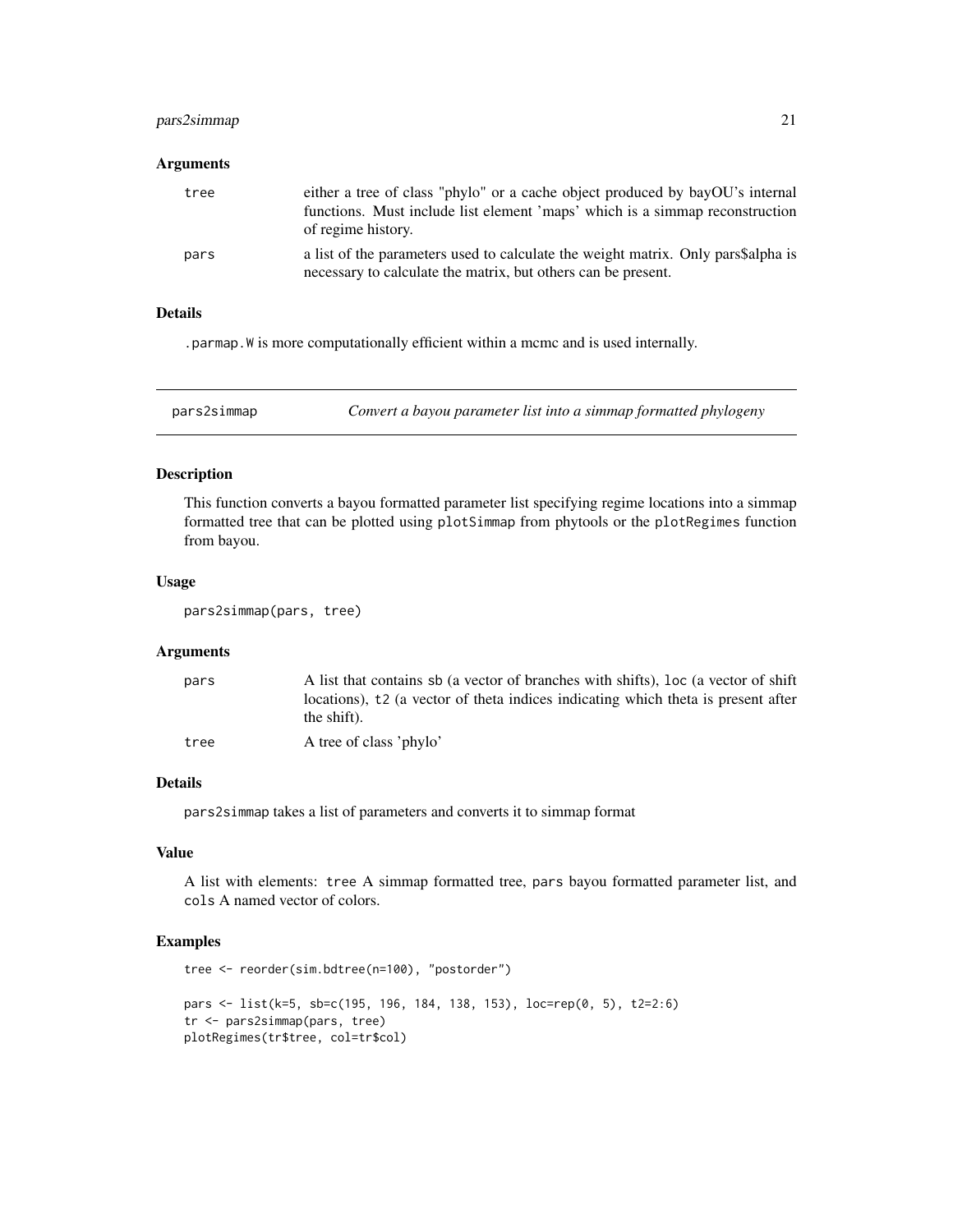<span id="page-21-0"></span>phenogram.density *Plot a pheongram with the posterior density for optima values*

# Description

Plots a phenogram and the posterior density for optima values

# Usage

```
phenogram.density(tree, dat, burnin = 0, chain, colors = NULL,
 pp.cutoff = NULL, K = NULL, ...)
```
# Arguments

| tree      | A phylogeny of class 'phylo'                                                                                                                                                                                                                                                                                                  |
|-----------|-------------------------------------------------------------------------------------------------------------------------------------------------------------------------------------------------------------------------------------------------------------------------------------------------------------------------------|
| dat       | A named vector of tip data                                                                                                                                                                                                                                                                                                    |
| burnin    | The initial proportion of the MCMC to be discarded                                                                                                                                                                                                                                                                            |
| chain     | A bayouMCMC object that contains the results of an MCMC chain                                                                                                                                                                                                                                                                 |
| colors    | An optional named vector of colors to assign to regimes, NULL results in no<br>regimes being plotted.                                                                                                                                                                                                                         |
| pp.cutoff | The posterior probability cutoff value. Branches with posterior probabilities of<br>having a shift above this value will have the average location of the regime shift<br>painted onto the branches.                                                                                                                          |
| К         | A list with the values of K to be plotted. If NULL all values of K are combined and<br>a total posterior produced. This allows separate lines to be plotted for different<br>numbers of shifts so that the location of optima can be compared, for example,<br>between all samples that have 1 vs. 2 shifts in the posterior. |
| .         | Additional parameters passed to phenogram $(\dots)$                                                                                                                                                                                                                                                                           |
|           |                                                                                                                                                                                                                                                                                                                               |

plot.bayouMCMC *S3 method for plotting bayouMCMC objects*

# Description

S3 method for plotting bayouMCMC objects

#### Usage

```
## S3 method for class 'bayouMCMC'
plot(x, ...)
```

|                         | A meme chain of class 'bayouMCMC' produced by the function bayou.meme |
|-------------------------|-----------------------------------------------------------------------|
|                         | and loaded into the environment using load bayou                      |
| $\cdot$ $\cdot$ $\cdot$ | Additional arguments passed to plot, mome from the coda package       |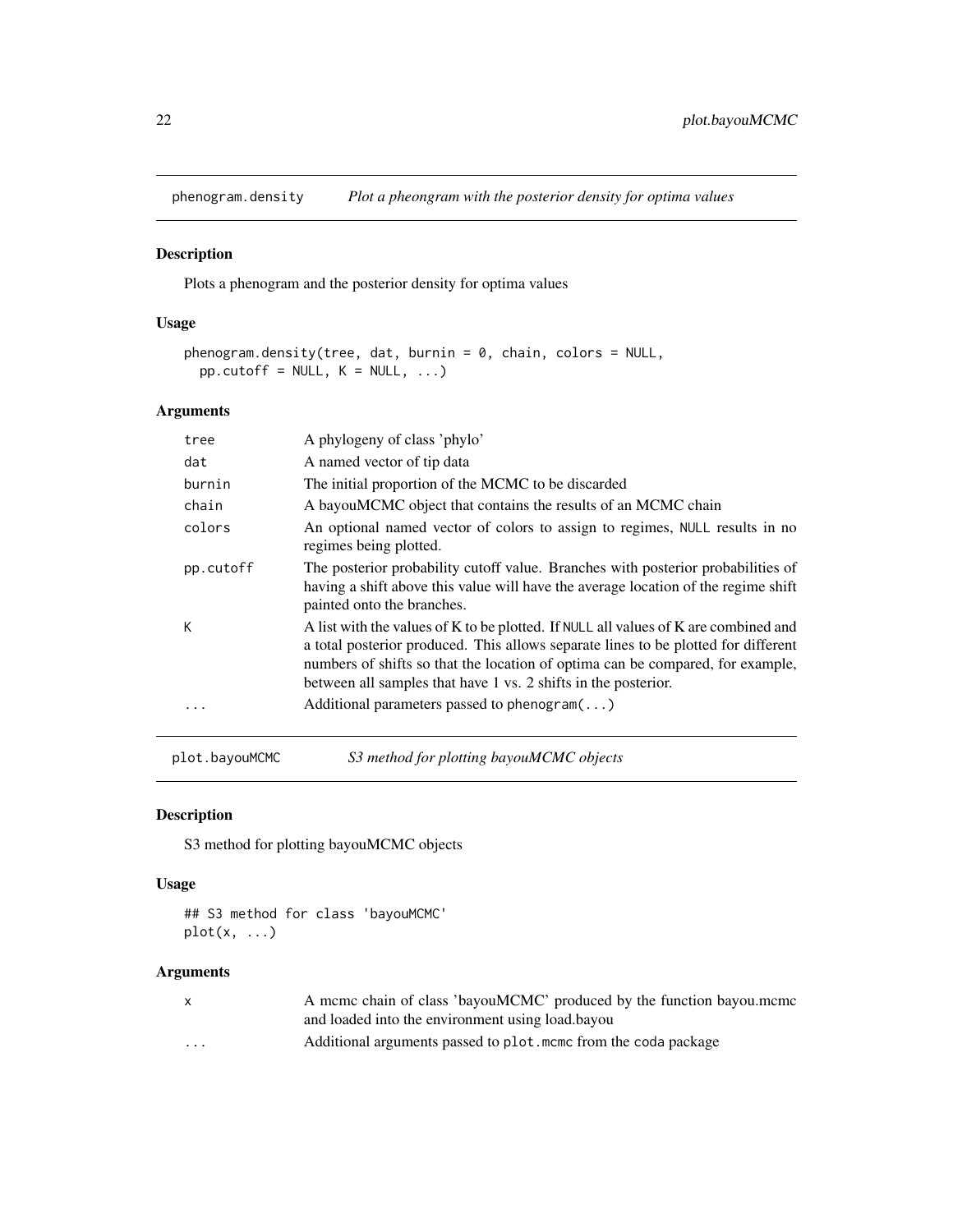<span id="page-22-0"></span>

S3 method for plotting ssMCMC objects

# Usage

## S3 method for class 'ssMCMC'  $plot(x, \ldots)$ 

# Arguments

| x       | An 'ssMCMC' object                  |
|---------|-------------------------------------|
| $\cdot$ | Additional arguments passed to plot |

# Details

Produces 4 plots. The first 3 plot the prior, reference function and likelihood. Different colors indicate different power posteriors for each. These chains should appear to be well mixed. The final plot shows the sum of the marginal likelihood across each of the steps in the stepping stone algorithm.

plotBayoupars *Plot parameter list as a simmap tree*

# Description

Plot parameter list as a simmap tree

#### Usage

```
plotBayoupars(pars, tree, ...)
```

| pars | A bayou formatted parameter list           |
|------|--------------------------------------------|
| tree | A tree of class 'phylo'                    |
| .    | Additional arguments passed to plotRegimes |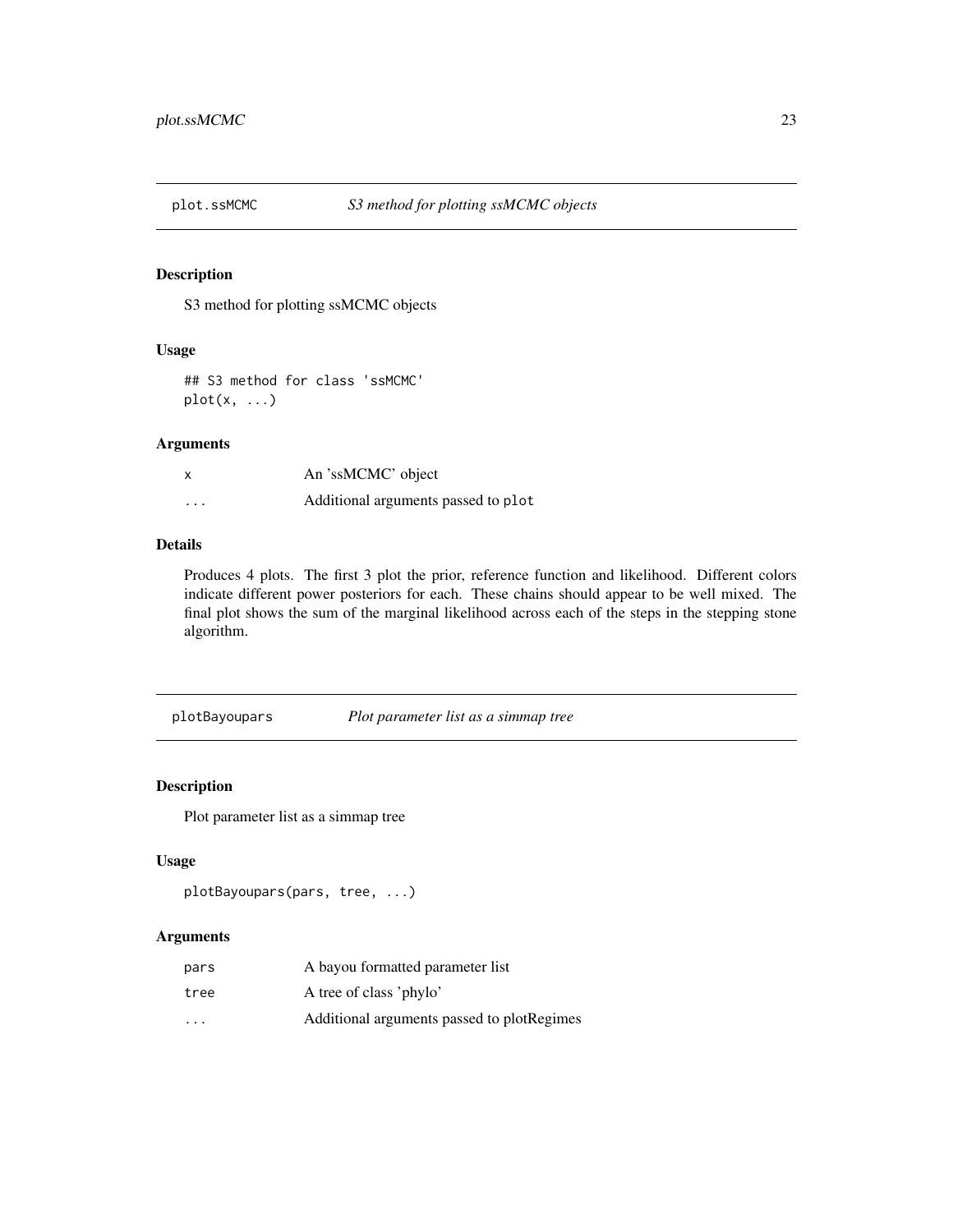<span id="page-23-0"></span>

Function to plot the regimes from a simmap tree

#### Usage

plotRegimes(tree, col = NULL, lwd = 1, pal = rainbow, ...)

# Arguments

| tree     | A simmap tree of class phylo or simmap with a tree\$maps list                                          |
|----------|--------------------------------------------------------------------------------------------------------|
| col      | A named vector of colors to assign to character states, if NULL, then colors are<br>generated from pal |
| lwd      | A numeric value indicating the width of the edges                                                      |
| pal      | A color palette function to generate colors if col=NULL                                                |
| $\cdots$ | Optional arguments that are passed to plot.phylo                                                       |
|          |                                                                                                        |

#### Details

This function uses plot.phylo to generate coordinates and plot the tree, but plots the 'maps' element of phytools' simmap format. This provides much of the functionality of plot.phylo from the ape package. Currently, only types 'phylogram', 'unrooted', 'radial', and 'cladogram' are allowed. Phylogenies must have branch lengths.

| plotSimmap.mcmc | Plot a phylogenetic tree with posterior probabilities from a bayouM- |
|-----------------|----------------------------------------------------------------------|
|                 | CMC chain (function adapted from phytools' plotSimmap)               |

# Description

Plot a phylogenetic tree with posterior probabilities from a bayouMCMC chain (function adapted from phytools' plotSimmap)

# Usage

```
plotSimmap.mcmc(chain, burnin = NULL, lwd = 1, edge.type = c("theta",
  "none", "regimes", "pp"), pal = rainbow, pp.cutoff = 0.3,
  circles = TRUE, circle.cex.max = 3, circle.col = "red",
  circle.pch = 21, circle.lwd = 0.75, circle.alpha = 100,
 pp.labels = FALSE, pp.col = 1, pp.alpha = 255, pp.cex = 0.75,
  edge.color = 1, parameter.sample = 1000, ...)
```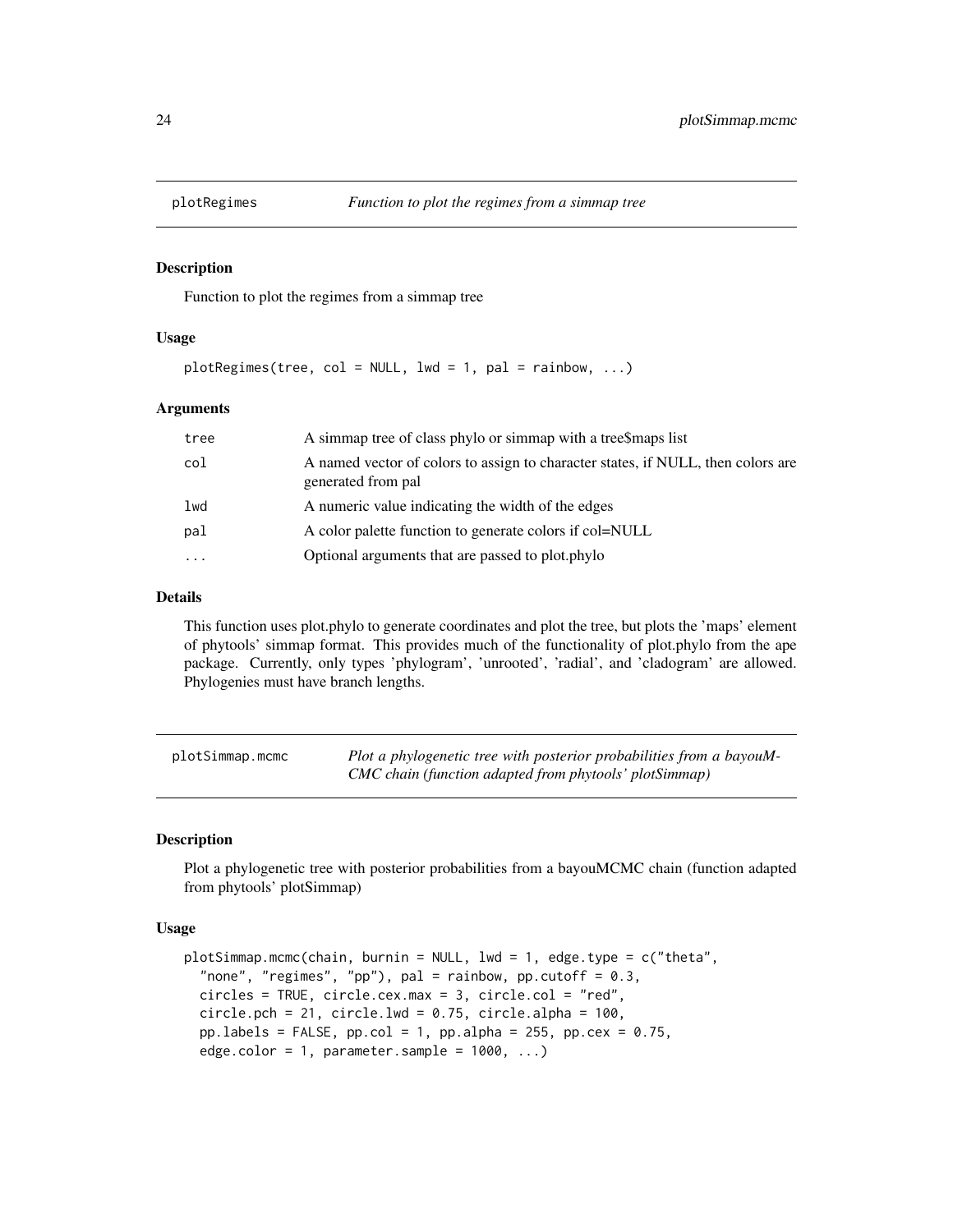# Arguments

| chain            | A bayouMCMC chain                                                                                                                                                                                                                                                                                                                                                                       |
|------------------|-----------------------------------------------------------------------------------------------------------------------------------------------------------------------------------------------------------------------------------------------------------------------------------------------------------------------------------------------------------------------------------------|
| burnin           | The proportion of runs to be discarded, if NULL, then the value stored in the<br>bayouMCMC chain's attributes is used                                                                                                                                                                                                                                                                   |
| lwd              | The width of the edges                                                                                                                                                                                                                                                                                                                                                                  |
| edge.type        | Either "theta" (branches will be colored according to their median value of<br>theta), "regimes" (clades will be assigned to distinct regimes if the posterior<br>probability of a shift on that branch is $>$ pp.cutoff), or "pp" (branches will be<br>colored according to the probability of a shift on that branch). If "none" then<br>edge.color will be assigned to all branches. |
| pal              | A color palette function used to paint the branches (unless edge.type="none")                                                                                                                                                                                                                                                                                                           |
| pp.cutoff        | If edge.type=="regimes", the posterior probability above which a shift should<br>be reconstructed on the tree.                                                                                                                                                                                                                                                                          |
| circles          | a logical value indicating whether or not a circle should be plotted at the base<br>of the node with values that correspond to the posterior probability of having a<br>shift.                                                                                                                                                                                                          |
| circle.cex.max   | The cex value of a circle with a posterior probability of 1                                                                                                                                                                                                                                                                                                                             |
| circle.col       | The color used to fill the circles                                                                                                                                                                                                                                                                                                                                                      |
| circle.pch       | the type of symbol used to plot at the node to indicate posterior probability                                                                                                                                                                                                                                                                                                           |
| circle.lwd       | the line width of the points plotted at the nodes                                                                                                                                                                                                                                                                                                                                       |
| circle.alpha     | a value between 0 and 255 that indicates the transparency of the circles (255 is<br>completely opaque).                                                                                                                                                                                                                                                                                 |
| pp.labels        | a logical indicating whether the posterior probability for each branch should be<br>printed above the branch                                                                                                                                                                                                                                                                            |
| pp.col           | The color used for the posterior probability labels                                                                                                                                                                                                                                                                                                                                     |
| pp.alpha         | a logical or numeric value indicating transparency of posterior probability la-<br>bels. If TRUE, then transparency is ramped from invisible (pp=0), to black<br>(pp=1). If numeric, all labels are given the same transparency. If NULL, then<br>no transparency is given.                                                                                                             |
| pp.cex           | the size of the posterior probability labels                                                                                                                                                                                                                                                                                                                                            |
| edge.color       | The color of edges if edge.type="none"                                                                                                                                                                                                                                                                                                                                                  |
| parameter.sample |                                                                                                                                                                                                                                                                                                                                                                                         |
|                  | When edge.type=="theta", the number of samples used to estimate the median<br>"theta" value from each branch. Since this is computationally intensive, this<br>enables you to downsample the chain.                                                                                                                                                                                     |

... Additional arguments passed to ape's plot.phylo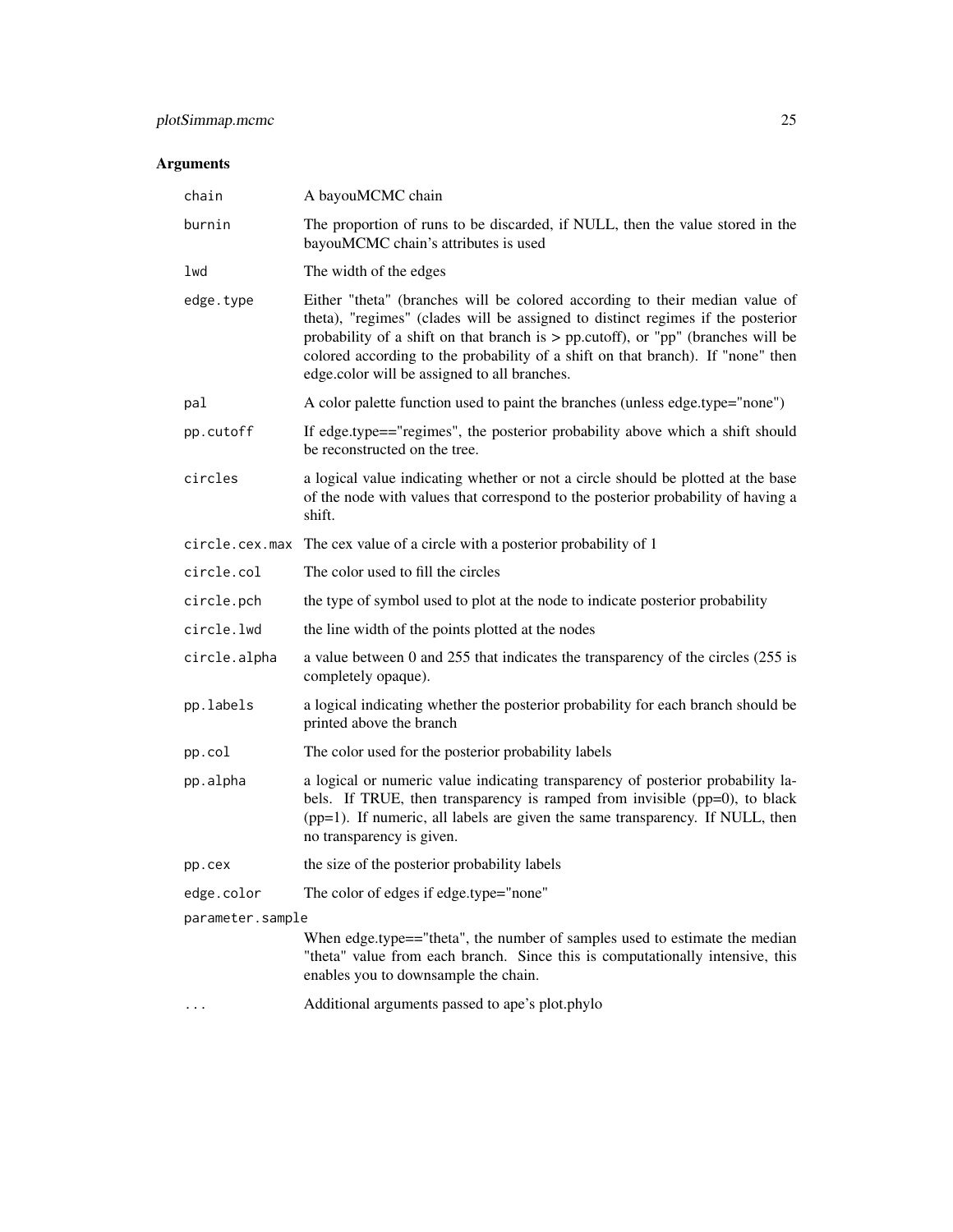<span id="page-25-0"></span>

S3 method for printing bayouFit objects

# Usage

```
## S3 method for class 'bayouFit'
print(x, \ldots)
```
# Arguments

|         | A 'bayouFit' object produced by bayou.mcmc |
|---------|--------------------------------------------|
| $\cdot$ | Additional parameters passed to print      |

| print.priorFn | S3 method for printing priorFn objects |  |  |  |
|---------------|----------------------------------------|--|--|--|
|---------------|----------------------------------------|--|--|--|

# Description

S3 method for printing priorFn objects

# Usage

```
## S3 method for class 'priorFn'
print(x, \ldots)
```

| $\mathsf{x}$ | A function of class 'prior Fn' produced by make.prior |
|--------------|-------------------------------------------------------|
| $\cdots$     | Additional arguments passed to print                  |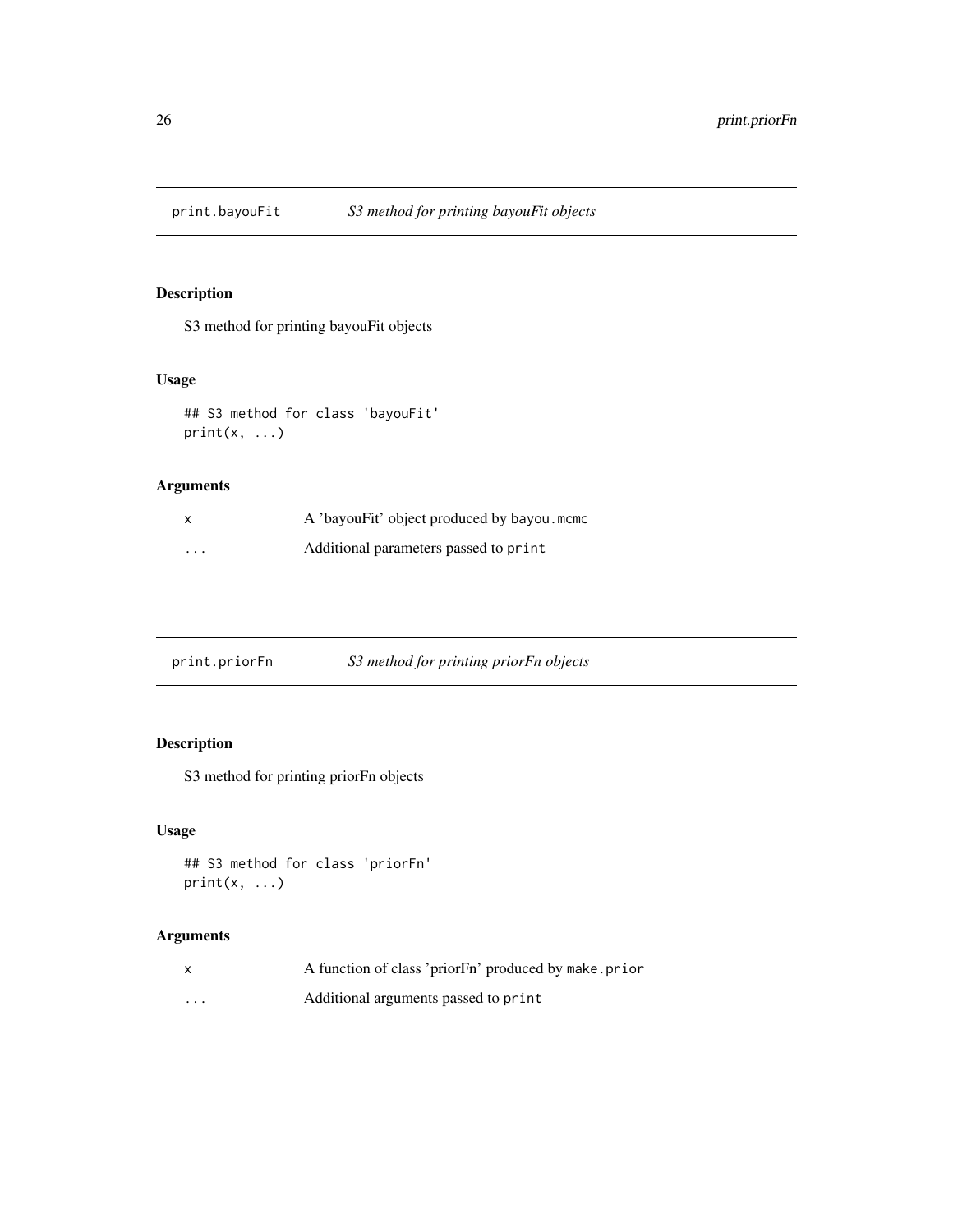<span id="page-26-0"></span>

S3 method for printing refFn objects

# Usage

```
## S3 method for class 'refFn'
print(x, \ldots)
```
# Arguments

|          | A function of class 'refFn' produced by make.refFn |
|----------|----------------------------------------------------|
| $\cdots$ | Additional arguments passed to print               |

| print.ssMCMC | S3 method for printing ssMCMC objects |
|--------------|---------------------------------------|
|--------------|---------------------------------------|

# Description

S3 method for printing ssMCMC objects

# Usage

```
## S3 method for class 'ssMCMC'
print(x, \ldots)
```

| $\boldsymbol{\mathsf{x}}$ | An ssMCMC object                   |
|---------------------------|------------------------------------|
| $\cdots$                  | Optional arguments passed to print |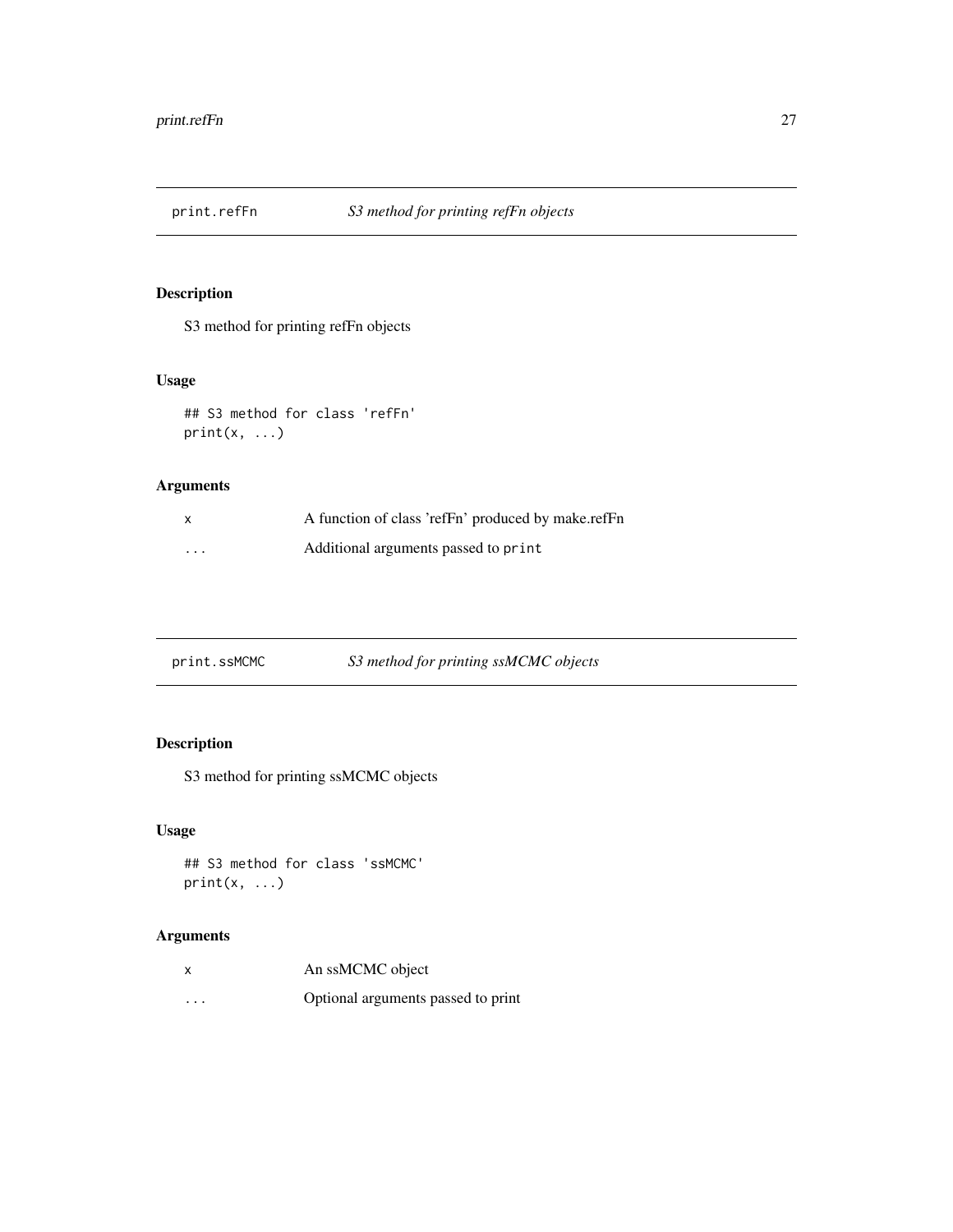<span id="page-27-0"></span>

priorSim Simulates parameters from the prior distribution specified by make.prior

### Usage

```
priorSim(prior, tree, plot = TRUE, nsim = 1, ...)
```
# Arguments

| prior     | A prior function created by bayou: : make.prior                         |
|-----------|-------------------------------------------------------------------------|
| tree      | A tree of class 'phylo'                                                 |
| plot      | A logical indicating whether the simulated parameters should be plotted |
| nsim      | The number of parameter sets to be simulated                            |
| $\ddotsc$ | Parameters passed on to plot Simmap $(\ldots)$                          |

#### Value

A list of bayou parameter lists

pull.pars *Utility function for retrieving parameters from an MCMC chain*

# Description

Utility function for retrieving parameters from an MCMC chain

# Usage

pull.pars(i, chain, model = "OU")

# Arguments

|       | An integer giving the sample to retrieve                  |
|-------|-----------------------------------------------------------|
| chain | A bayouMCMC chain                                         |
| model | The parameterization used, either "OU", "QG" or "OUrepar" |

# Value

A bayou formatted parameter list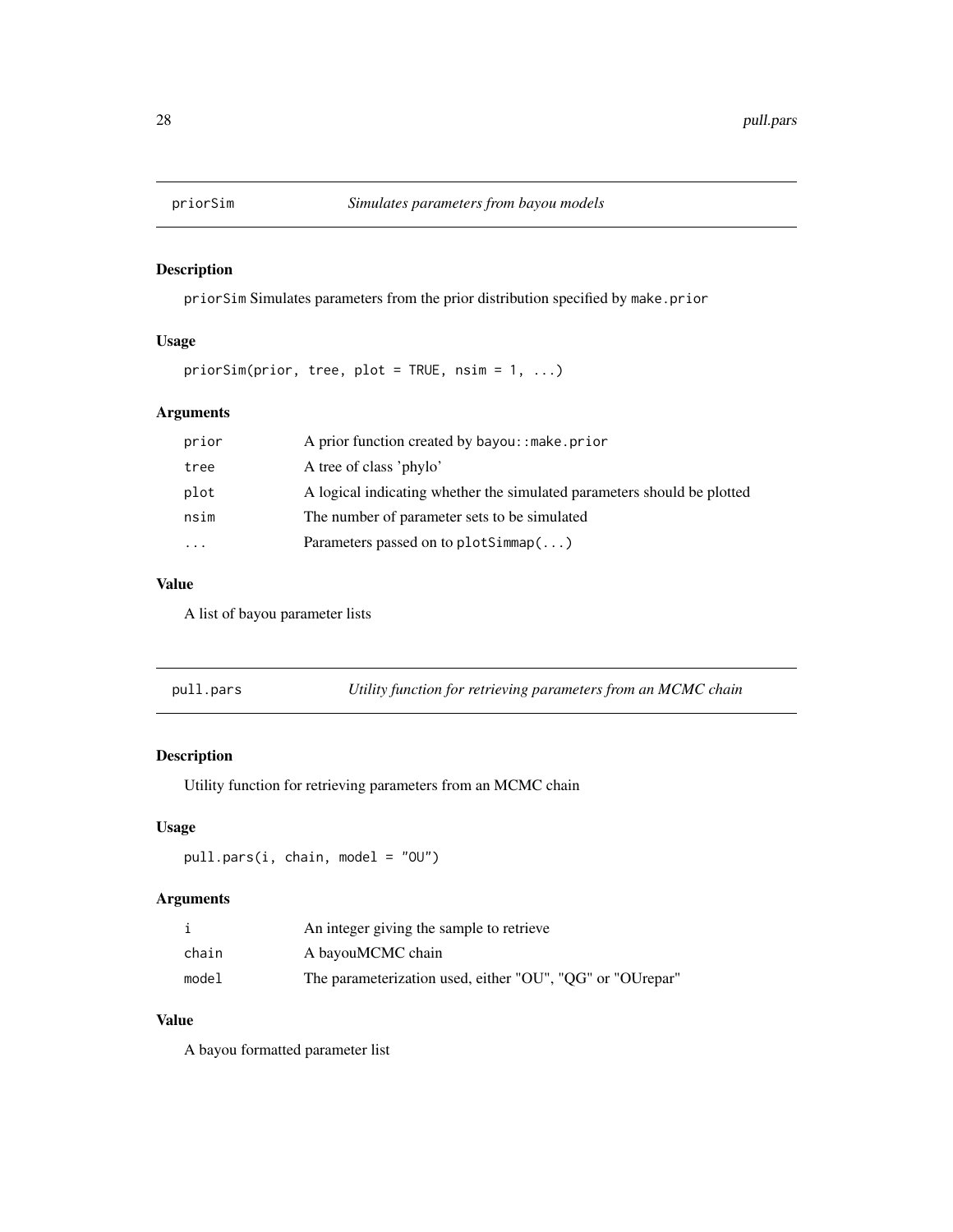#### <span id="page-28-0"></span>QG.alpha 29

#### Examples

```
## Not run:
tree <- sim.bdtree(n=30)
tree$edge.length <- tree$edge.length/max(branching.times(tree))
prior <- make.prior(tree, dists=list(dk="cdpois", dsig2="dnorm",
            dtheta="dnorm"),
              param=list(dk=list(lambda=15, kmax=32),
                 dsig2=list(mean=1, sd=0.01),
                   dtheta=list(mean=0, sd=3)),
                     plot.prior=FALSE)
pars <- priorSim(prior, tree, plot=FALSE, nsim=1)$pars[[1]]
dat <- dataSim(pars, model="OU", phenogram=FALSE, tree)$dat
fit <- bayou.mcmc(tree, dat, model="OU", prior=prior,
             new.dir=TRUE, ngen=5000, plot.freq=NULL)
chain <- load.bayou(fit, save.Rdata=TRUE, cleanup=TRUE)
plotBayoupars(pull.pars(300, chain), tree)
```
## End(Not run)

QG.alpha *Calculates the alpha parameter from a QG model*

#### Description

Calculates the alpha parameter from a QG model

#### Usage

QG.alpha(pars)

#### Arguments

pars A bayou formatted parameter list with parameters h2 (heritability), P (phenotypic variance) and w2 (width of adaptive landscape)

# Value

An alpha value according to the equation alpha =  $h2*P/(P+w2+P)$ .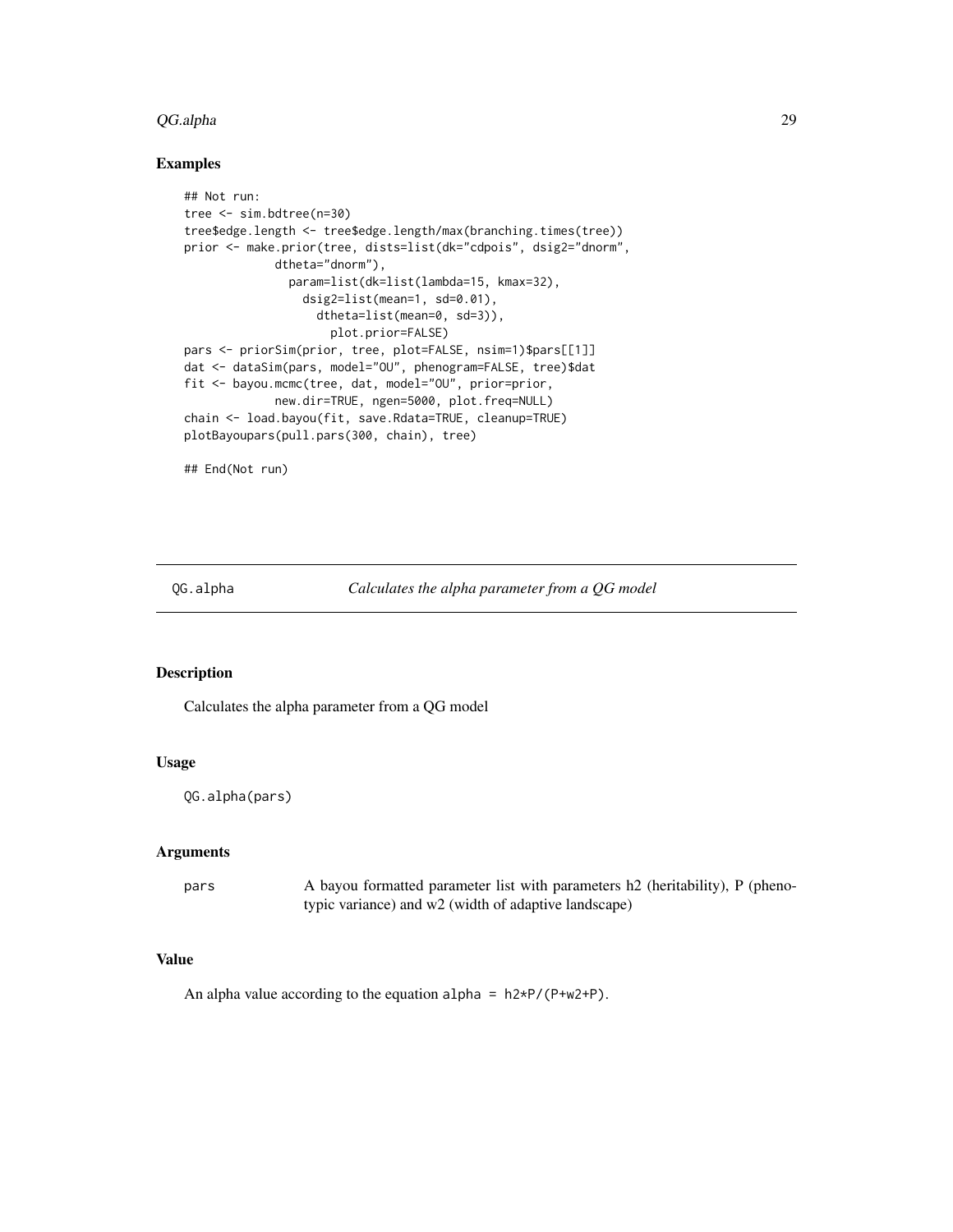<span id="page-29-0"></span>

Calculates the sigma^2 parameter from a QG model

# Usage

QG.sig2(pars)

# Arguments

pars A bayou formatted parameter list with parameters h2 (heritability), P (phenotypic variance) and Ne (Effective population size)

# Value

An sig2 value according to the equation alpha =  $h2*P/(Ne)$ .

regime.plot *Adds visualization of regimes to a plot*

# Description

Adds visualization of regimes to a plot

# Usage

```
regime.plot(pars, tree, cols, type = "rect", transparency = 100)
```

| pars         | A bayou formatted parameter list                                                                                                                                                                                                                                                                                                  |
|--------------|-----------------------------------------------------------------------------------------------------------------------------------------------------------------------------------------------------------------------------------------------------------------------------------------------------------------------------------|
| tree         | A tree of class 'phylo'                                                                                                                                                                                                                                                                                                           |
| cols         | A vector of colors to give to regimes, in the same order as pars\$sb                                                                                                                                                                                                                                                              |
| type         | Either "rect", "density" or "lines". "rect" plots a rectangle for the 95% CI for<br>the stationary distribution of a regime. "density" varies the transparency of the<br>rectangles according to the probability density from the stationary distribution.<br>"lines" plots lines for the mean and 95% CI's without filling them. |
| transparency | The alpha transparency value for the maximum density, max value is 255.                                                                                                                                                                                                                                                           |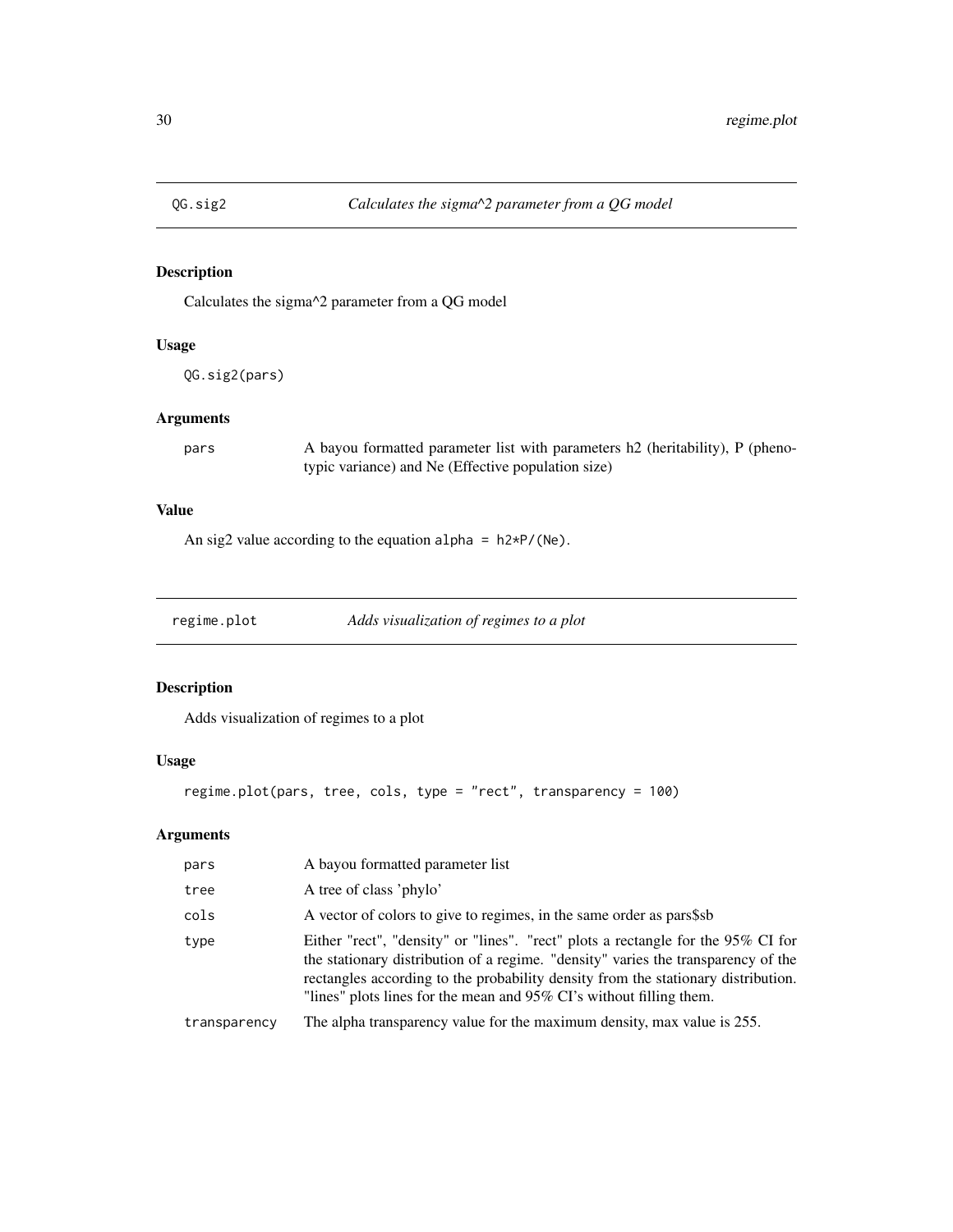<span id="page-30-0"></span>

Set the burnin proportion for bayouMCMC objects

#### Usage

set.burnin(chain, burnin = 0.3)

#### Arguments

| chain  | A bayouMCMC chain or an ssMCMC chain                                       |
|--------|----------------------------------------------------------------------------|
| burnin | The burnin proportion of samples to be discarded from downstream analyses. |

# Value

A bayouMCMC chain or ssMCMC chain with burnin proportion stored in the attributes.

| simmap.W | Calculate the weight matrix of a set of regimes on a phylogeny |
|----------|----------------------------------------------------------------|
|----------|----------------------------------------------------------------|

#### Description

These functions calculate weight matrices from regimes specified in phytools' simmap format. simmap.W calculates the weight matrix for a set of regimes from a phylogeny with a stored regime history. .simmap. W calculates the same matrix, but without checks and is generally run internally.

# Usage

simmap.W(tree, pars)

#### Arguments

| tree | either a tree of class "phylo" or a cache object produced by bayOU's internal<br>functions. Must include list element 'maps' which is a simmap reconstruction<br>of regime history. |
|------|-------------------------------------------------------------------------------------------------------------------------------------------------------------------------------------|
| pars | a list of the parameters used to calculate the weight matrix. Only pars\$alpha is<br>necessary to calculate the matrix, but others can be present.                                  |

# Details

.simmap.W is more computationally efficient within a mcmc and is used internally. The value of TotExp is supplied to speed computation and reduce redundancy, and cache objects must be supplied as the phylogeny, and the parameter ntheta must be present in the list pars.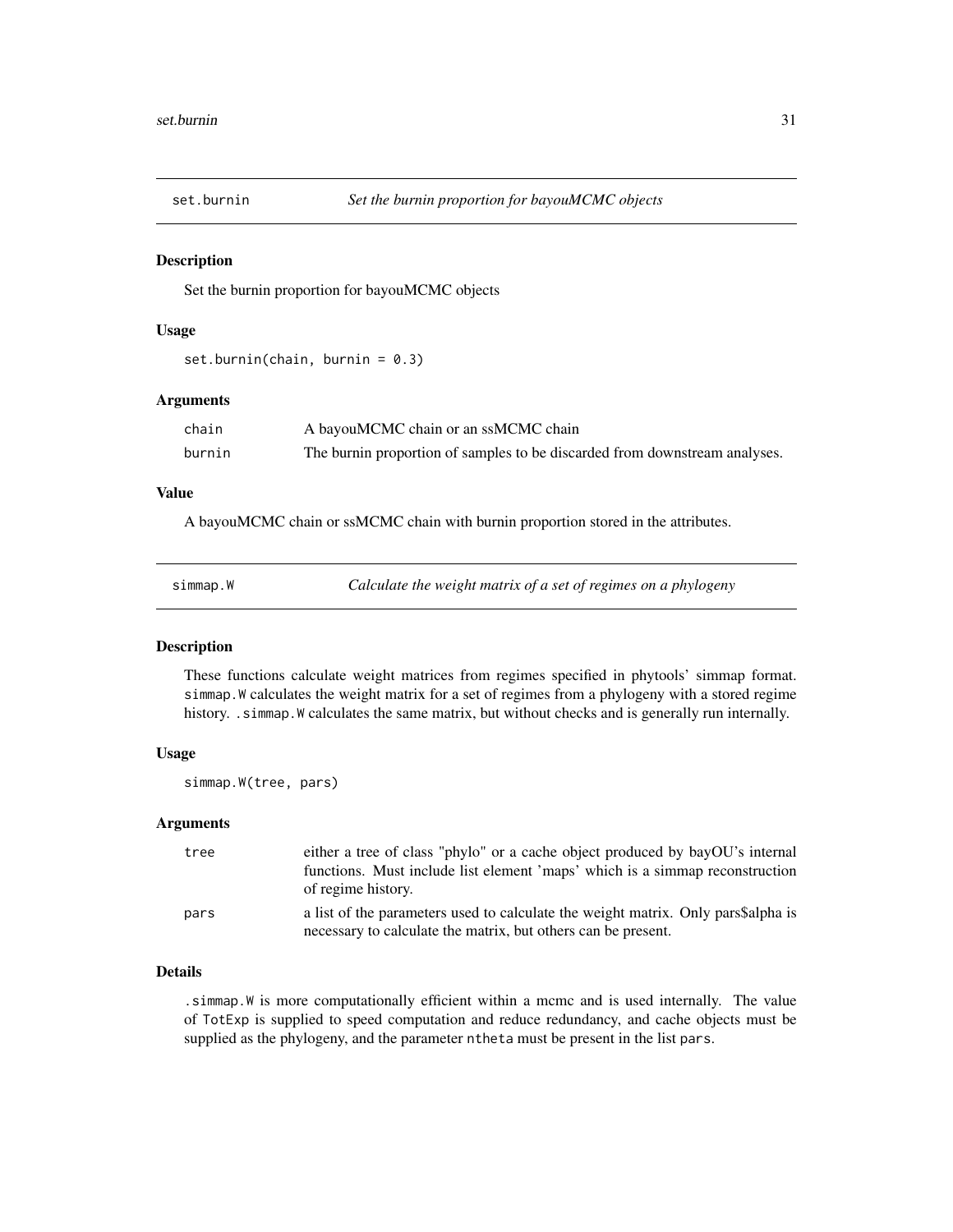Estimates the marginal likelihood of a bayou model by generating mcmc chains for power posteriors for a series of steps from 0 to 1, progressing from a reference distribution to the posterior distribution.

# Usage

```
steppingstone(Bk, chain, tree, dat, SE = 0, prior, startpar = NULL,
 burnin = 0.3, ngen = 10000, powerposteriorFn = NULL, parallel = FALSE,
  ...)
```

| <b>Bk</b>        | A vector sequence from $0$ to 1 that gives the exponents of the power posterior<br>distribution to take from the reference distribution to the reference distribution.<br>(See details) |  |
|------------------|-----------------------------------------------------------------------------------------------------------------------------------------------------------------------------------------|--|
| chain            | A meme chain used to generate the reference distribution (see make.refFn for<br>details).                                                                                               |  |
| tree             | A phylogenetic tree of class "phylo"                                                                                                                                                    |  |
| dat              | A named vector of continuous trait data                                                                                                                                                 |  |
| <b>SE</b>        | A vector giving the standard error of the trait data. If a single number is given,<br>standard errors are assumed to be constant across the phylogeny.                                  |  |
| prior            | The prior function used to generate the mcmc chain.                                                                                                                                     |  |
| startpar         | The starting parameter values to be used. If any parameters are set as "fixed",<br>this should be specified. If NULL, then the parameters are drawn from the prior<br>distribution.     |  |
| burnin           | The initial proportion of the provided mcmc chain to be discarded when gener-<br>ating the reference function                                                                           |  |
| ngen             | The number of mcmc generations to be run for each step of the stepping stone<br>alogrithm.                                                                                              |  |
| powerposteriorFn |                                                                                                                                                                                         |  |
|                  | The power posterior function to be used. If NULL, this is generated from the<br>provided mcmc chain.                                                                                    |  |
| parallel         | A logical indicating whether or not the chains should be run in parallel.                                                                                                               |  |
| $\cdots$         | Other parameters passed to the mcmc algorithm, see bayou.mcmc().                                                                                                                        |  |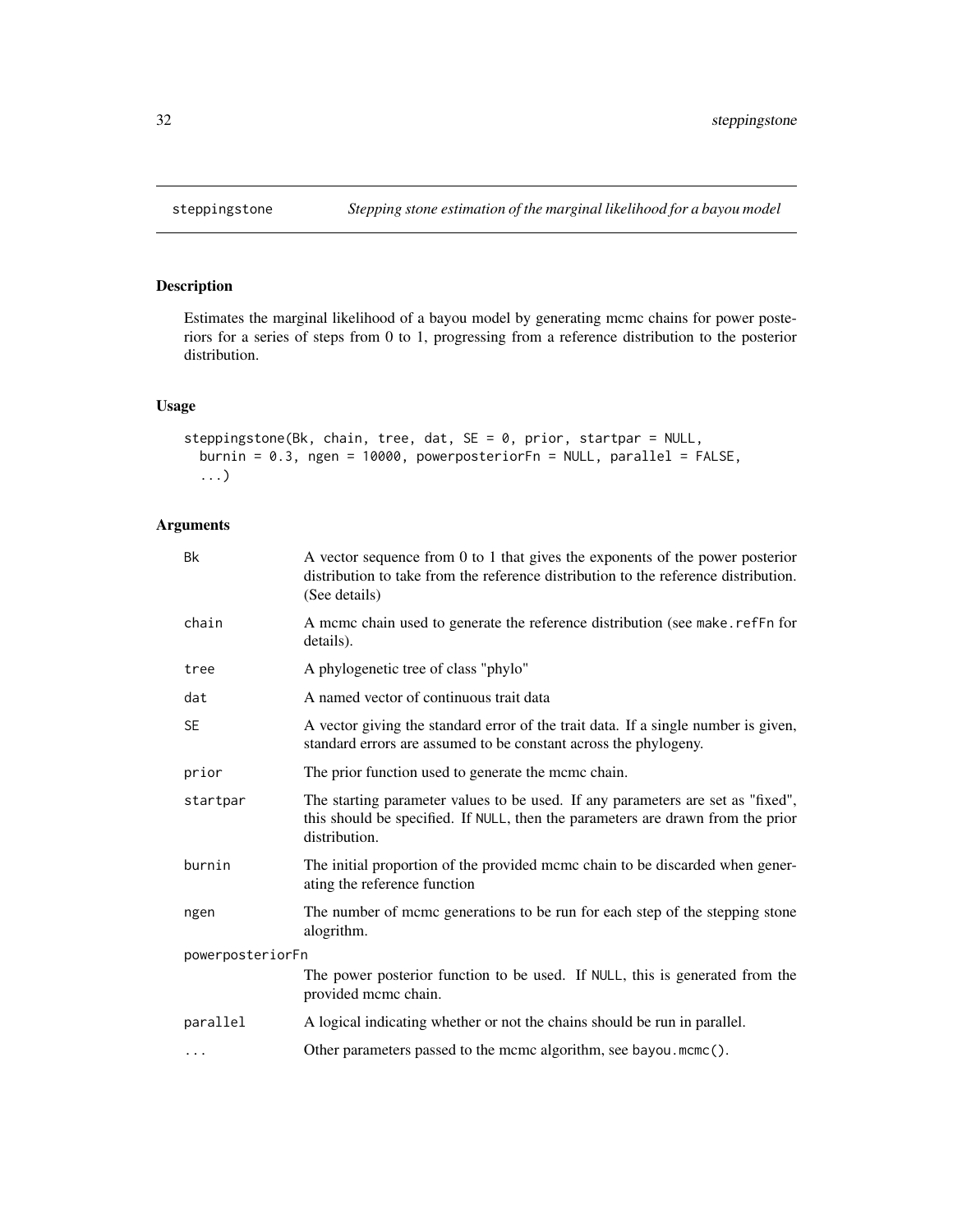#### <span id="page-32-0"></span>Details

This function estimates the marginal likelihood of a bayou model by using stepping stone estimation from a reference distribution to the posterior distribution using the method of Fan et al. (2011). The vector Bk provides a sequence from 0 to 1. The length of this sequence determines the number of mcmc chains that will be run, and the values are used as the exponents of the power posterior function, stepping from purely the reference distribution (k=0) to purely the posterior distribution (k=1). These chains can be run in parallel if parallel is set to TRUE. The number of cores available is determined by a call to detectCores, and can be set by .... Note that when run in parallel, progress within each of the individual mcmc chains will not be reported, and if ngen is high, it may take a considerable amount of time to run. Furthermore, if many samples are saved from each mcmc run, and a number of steps along Bk is large, the returned object may require a substantial amount of memory.

#### Value

A list of class "ssMCMC" that provides the log marginal likelihood lnr, a list of the individual normalizing constants estimated at each step lnrk, a list of the mcmc chains used for importance sampling to estimating the marginal likelihood at each step chains, and mcmc fit data from each of the runs fits. Note that this object may become quite large if a number of chains are run for many generations. To reduce the number of samples taken, increase the parameter samp (default = 10) which sets the frequency at which samples are saved in the mcmc chain.

summary.bayouMCMC *S3 method for summarizing bayouMCMC objects*

#### **Description**

S3 method for summarizing bayouMCMC objects

#### Usage

```
## S3 method for class 'bayouMCMC'
summary(object, ...)
```
#### Arguments

| object | A bayouMCMC object                   |
|--------|--------------------------------------|
| .      | Additional arguments passed to print |

# Value

An invisible list with two elements: statistics which provides summary statistics for a bayouM-CMC chain, and branch.posteriors which summarizes branch specific data from a bayouMCMC chain.